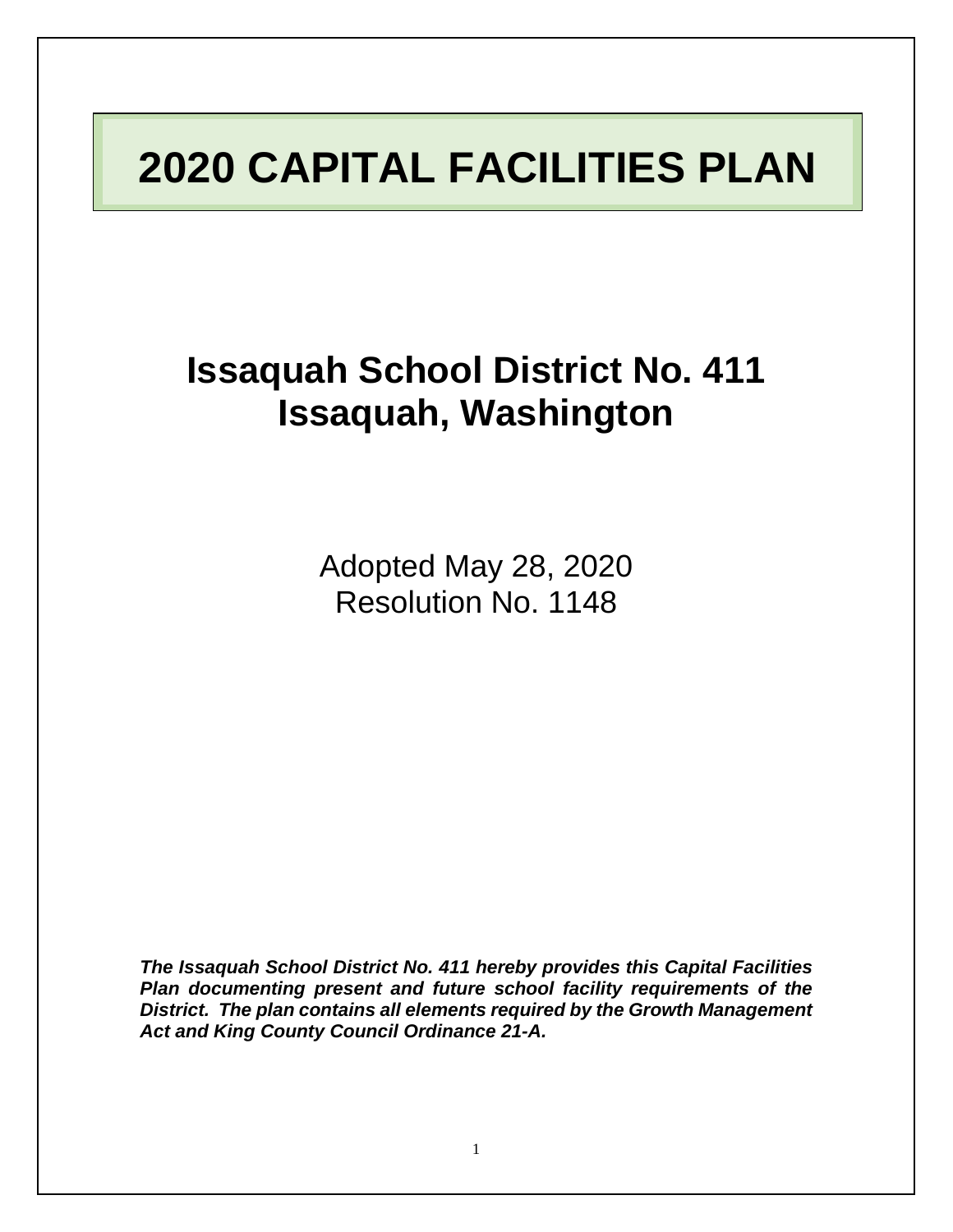## Table of Contents

| NEED FOR IMPACT FEES AND GROWTH-RELATED CAPACITY NEEDS 6 |  |
|----------------------------------------------------------|--|
|                                                          |  |
| <b>TABLE ONE:</b>                                        |  |
| ACTUAL STUDENT COUNTS 2011-12 through 2019-20            |  |
|                                                          |  |
| TABLE TWO: STUDENT FACTORS - SINGLE FAMILY 10            |  |
| TABLE THREE: STUDENT FACTORS - MULTI-FAMILY  11          |  |
| INVENTORY AND EVALUATION OF CURRENT FACILITIES  12       |  |
|                                                          |  |
|                                                          |  |
|                                                          |  |
| TABLE FOUR: PROJECTED CAPACITY TO HOUSE STUDENTS  15     |  |
|                                                          |  |
| BASIS FOR DATA USED IN SCHOOL IMPACT FEE CALCULATIONS 17 |  |
| APPENDIX A: 2019-20 ELEMENTARY SCHOOL CAPACITIES  18     |  |
| APPENDIX B: 2019-20 MIDDLE SCHOOL CAPACITIES  19         |  |
| APPENDIX C: 2019-20 HIGH SCHOOL CAPACITIES 20            |  |
| APPENDIX D: 2019-20 DISTRICT TOTAL CAPACITIES  21        |  |
|                                                          |  |
|                                                          |  |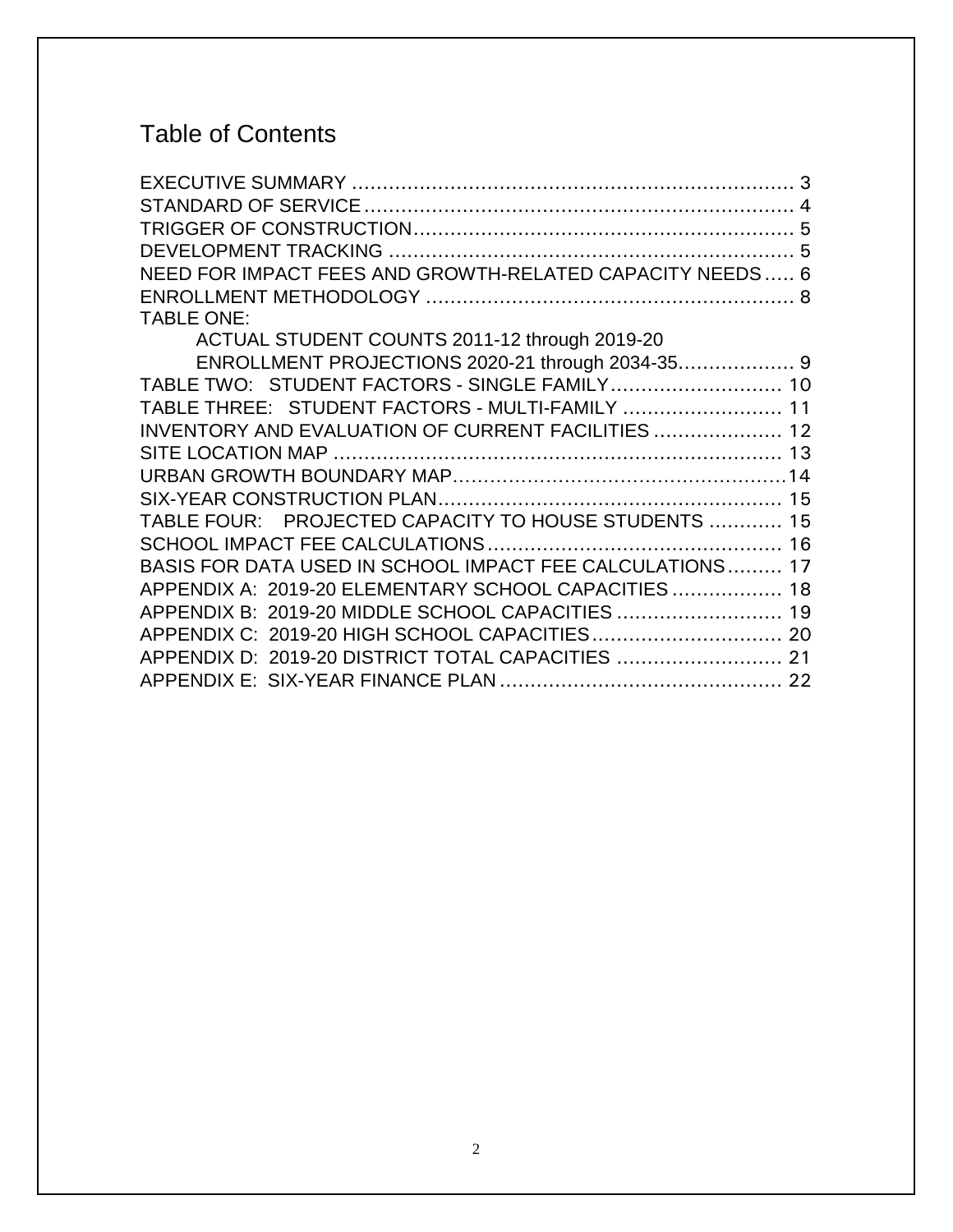## EXECUTIVE SUMMARY

<span id="page-2-0"></span>This Six-Year Capital Facilities Plan (the "Plan") has been prepared by the Issaquah School District (the "District") as the District's primary facility planning document, in compliance with the requirements of Washington's Growth Management Act and King County Council Code Title 21A. This Plan was prepared using data available in April 2020.

This Plan is an update of prior long-term Capital Facilities Plans adopted by the Issaquah School District. However, this Plan is not intended to be the sole Plan for all of the District's needs. The District may prepare interim and periodic Long Range Capital Facilities Plans consistent with board policies, taking into account a longer or a shorter time period, other factors and trends in the use of facilities, and other needs of the District as may be required. Any such plan or plans will be consistent with this Six-Year Capital Facilities Plan.

In June 1992, the District first submitted a request to King County to impose and to collect school impact fees on new developments in unincorporated King County. On November 16, 1992, the King County Council first adopted the District's Plan and a fee implementing ordinance. This Plan is the annual update of the Six-Year Plan.

King County and the cities of Issaquah, Renton, Bellevue, Newcastle and Sammamish collect impact fees on behalf of the District. Most of these jurisdictions provide exemptions from impact fees for senior housing and certain low-income housing.

Pursuant to the requirements of the Growth Management Act, this Plan will be updated on an annual basis, and any charges in the fee schedule(s) adjusted accordingly.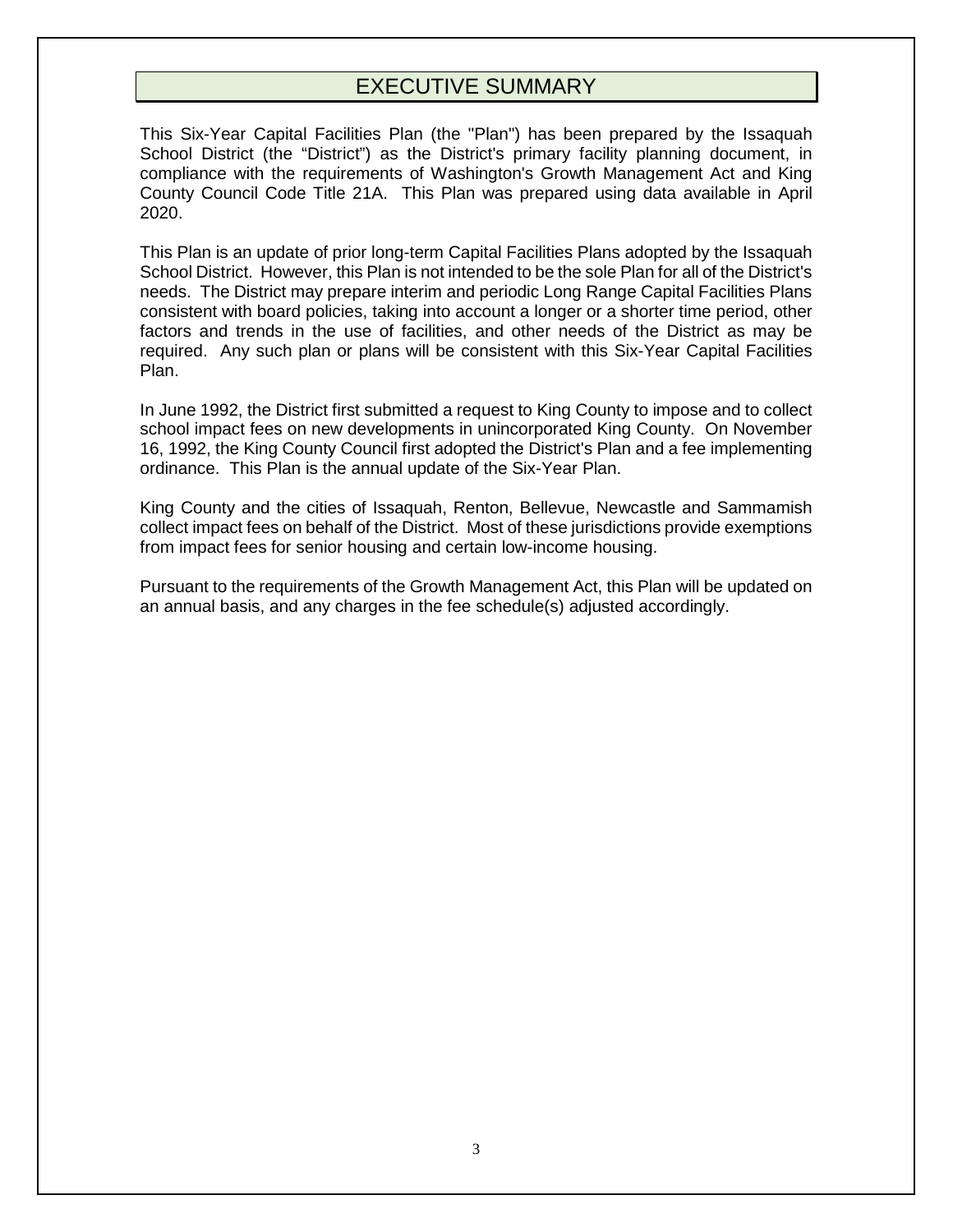## STANDARD OF SERVICE

<span id="page-3-0"></span>School facility and student capacity needs are dictated by the types and amounts of space required to accommodate the District's adopted educational program. The educational program standards which typically drive facility space needs include grade configuration, optimal facility size, class size, educational program offerings, as well as classroom utilization and scheduling requirements and use of re-locatable classroom facilities (portables).

Different class sizes are used depending on the grade level or programs offered such as special education or the gifted program. With the passage of Initiative 728 in November 2000, the Issaquah School Board established new class size standards for elementary grades K-5. The Board and District Administration will continue to keep class sizes near the levels provided by I-728; this will be done via local levy funds. There is also legislation that requires the State to fund Full-Day Kindergarten by 2018. The District provided Full-Day Kindergarten beginning in the 2016-2017 school year. A class size average of 20 for grades K-5 is now being used to calculate building capacities. A class size of 26 is used for grades 6-8 and 28 for grades 9-12. Special Education class size is based on 12 students per class. For the purpose of this analysis, rooms designated for special use, consistent with the provisions of King County Council Code Title 21A, are not considered classrooms.

Invariably, some classrooms will have student loads greater in number than this average level of service and some will be smaller. Program demands, state and federal requirements, collective bargaining agreements, and available funding may also affect this level of service in the years to come. Due to these variables, a utilization factor of 95% is used to adjust design capacities to what a building may actually accommodate.

Portables used as classrooms are used to accommodate enrollment increases for interim purposes until permanent classrooms are available. When permanent facilities become available, the portable(s) is either moved to another school as an interim classroom or removed.

The King County decision to no longer allow schools to be built outside the Urban Growth Boundary Line (UGBL) means District owned property planned for a new elementary school and middle school could not be used for its long planned purpose. The District sold this planned site to a third party. The District has acquired one high school site, two elementary school sites and one middle school site inside the UGBL. The State does not provide funding for property purchases.

Approved Bond funding provides for a new high school, new middle school, two new elementary schools, a rebuild/expansion of an existing middle school and additions to six existing elementary schools.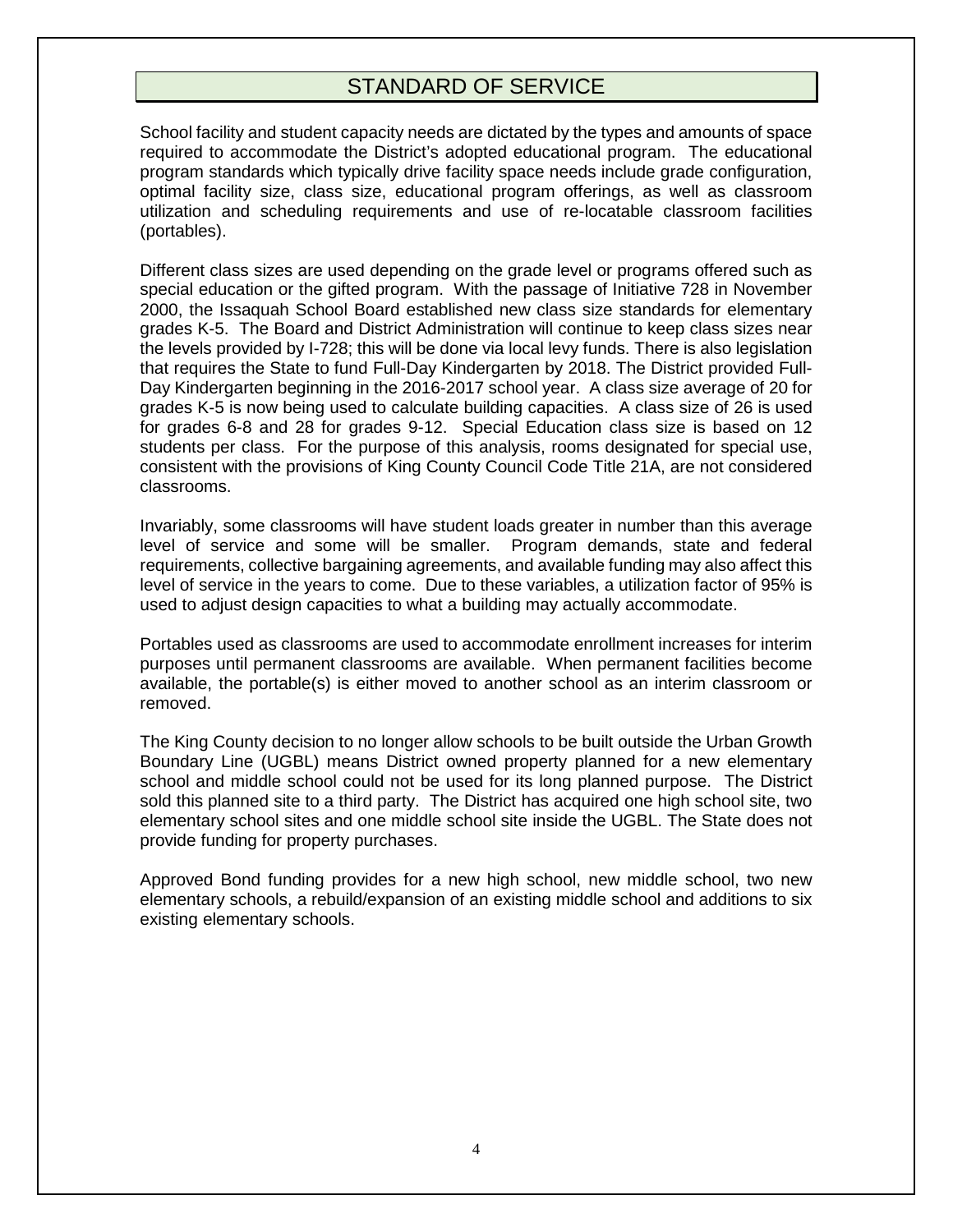## TRIGGER OF CONSTRUCTION

<span id="page-4-0"></span>The Issaquah School District Capital Facilities Plan proposes construction of a new high school, a new middle school, two new elementary schools, and the expansion of an existing elementary school to meet the needs of elementary, middle school and high school capacity needs. The need for new schools and school additions is triggered by comparing our enrollment forecasts with our permanent capacity figures. These forecasts are by grade level and, to the extent possible, by geography. The analysis provides a list of new construction needed by school year.

The decision on when to construct a new facility involves factors other than verified need. Funding is the most serious consideration. Factors including the potential tax rate for our citizens, the availability of state funds and impact fees, the ability to acquire land, and the ability to pass bond issues determine when any new facility can be constructed. The planned facilities will be funded by a bond passed on April 26, 2016, school impact fees and reserve funds held by the District. New school facilities are a response to new housing which the county or cities have approved for construction.

The District's Six-Year Finance Plan is shown in Appendix E.

## DEVELOPMENT TRACKING

<span id="page-4-1"></span>In order to increase the accuracy and validity of enrollment projections, a major emphasis has been placed on the collection and tracking data of known new housing developments. This data provides two useful pieces of planning information. First, it is used to determine the actual number of students that are generated from a single family or multi-family residence. It also provides important information on the impact new housing developments will have on existing facilities and/or the need for additional facilities.

Developments that have been completed or are still selling houses are used to forecast the number of students who will attend our schools from future developments. Generation rates for elementary school, middle school and high school student per new single-family residence and new multi-family housing is shown on page 10 and page 11.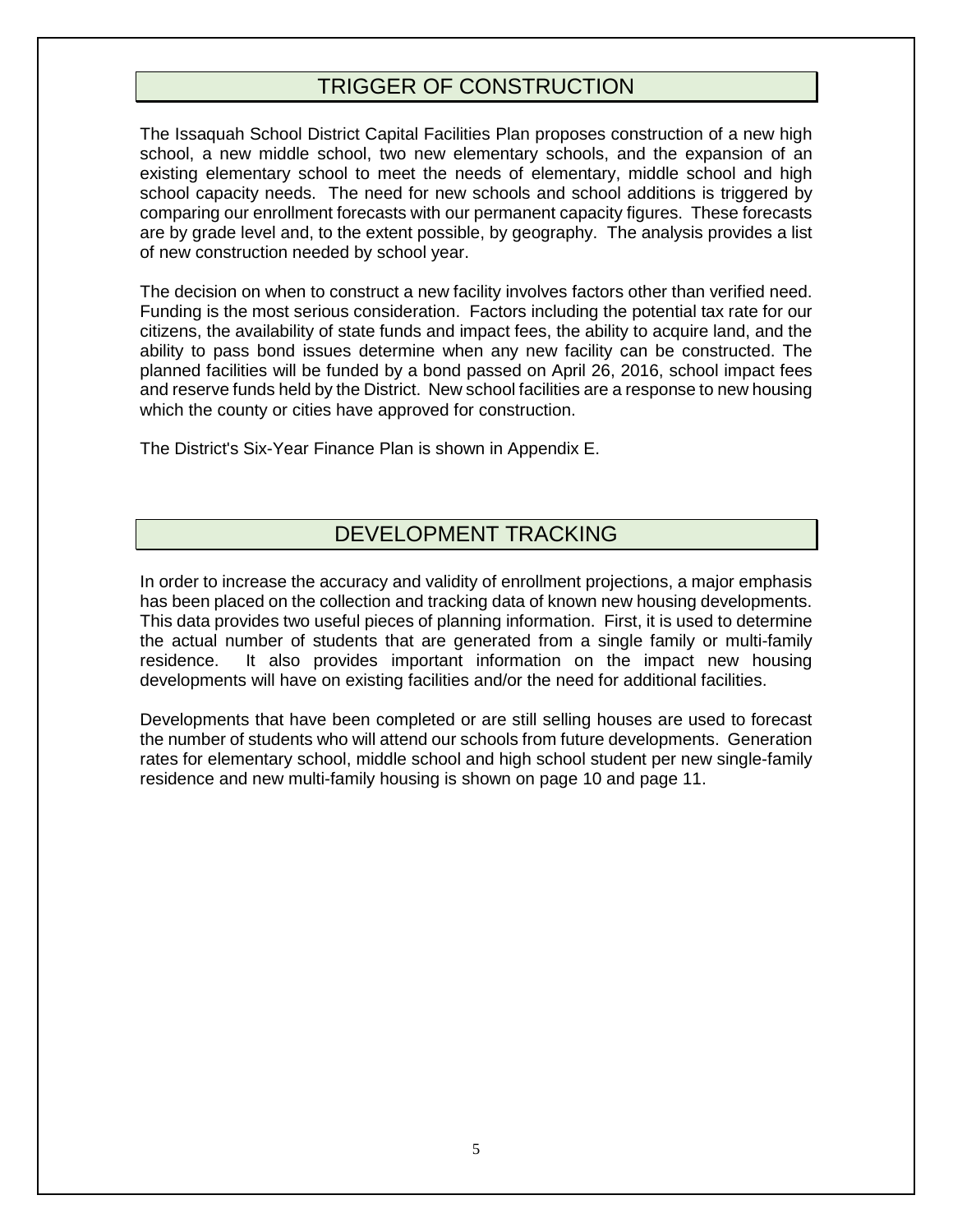#### <span id="page-5-0"></span>NEED FOR IMPACT FEES AND GROWTH-RELATED CAPACITY NEEDS

The District relies on school impact fee revenue to help fund growth-related capacity needs. However, by law, impact fees can only be used to fund a portion of a capacity project. State funding and impact fees are also not reliable sources of revenue. As a result, the District must also rely on local funding to fund school construction. On April 26, 2016 voters approved bond funding for the construction of a new high school, a new middle school and two new elementary schools, the rebuild/expansion of an existing middle school and additions to six existing elementary schools.

As demonstrated in Appendix A, (page 18) the District currently has a permanent capacity (at 100%) to serve 8,676 students at the elementary level. Appendix B, (page 19) shows a permanent capacity (at 100%) for 4,496 students at the middle school level Appendix C (page 20) shows a permanent capacity (at 100%) of 5,124 students at the high school level. Current enrollment is identified on page 9. The District elementary projected Oct 2020 FTE is 9,349. Adjusting permanent capacity by 95% leaves the District's elementary enrollment over permanent capacity at the elementary level by 1,107 students (Appendix A). At the middle school level, the projected Oct 2020 headcount is 5,215. This is 944 students over permanent capacity (Appendix B). At the high school level the district is over permanent capacity by 929 students (Appendix C).

Based on the District's student generation rates, the District expects that **0.768** students will be generated from each new single family home and **0.461** students will be generated from each new multi-family dwelling unit.

Applying the enrollment projections contained on page 9 to the District's existing permanent capacity (Appendices A, B, and C) and if no capacity improvements are made by the year 2025-26, and permanent capacity is adjusted to 95%, the District elementary population will be over its permanent capacity by 1,259 students, over permanent capacity at the middle school level by 861 students, and over by 1,378 students at the high school level. The District's enrollment projections are developed using two methods: first, the cohort survival – historical enrollment method is used to forecast enrollment growth based upon the progression of existing students in the District; then, the enrollment projections are modified to include students anticipated from new developments in the District.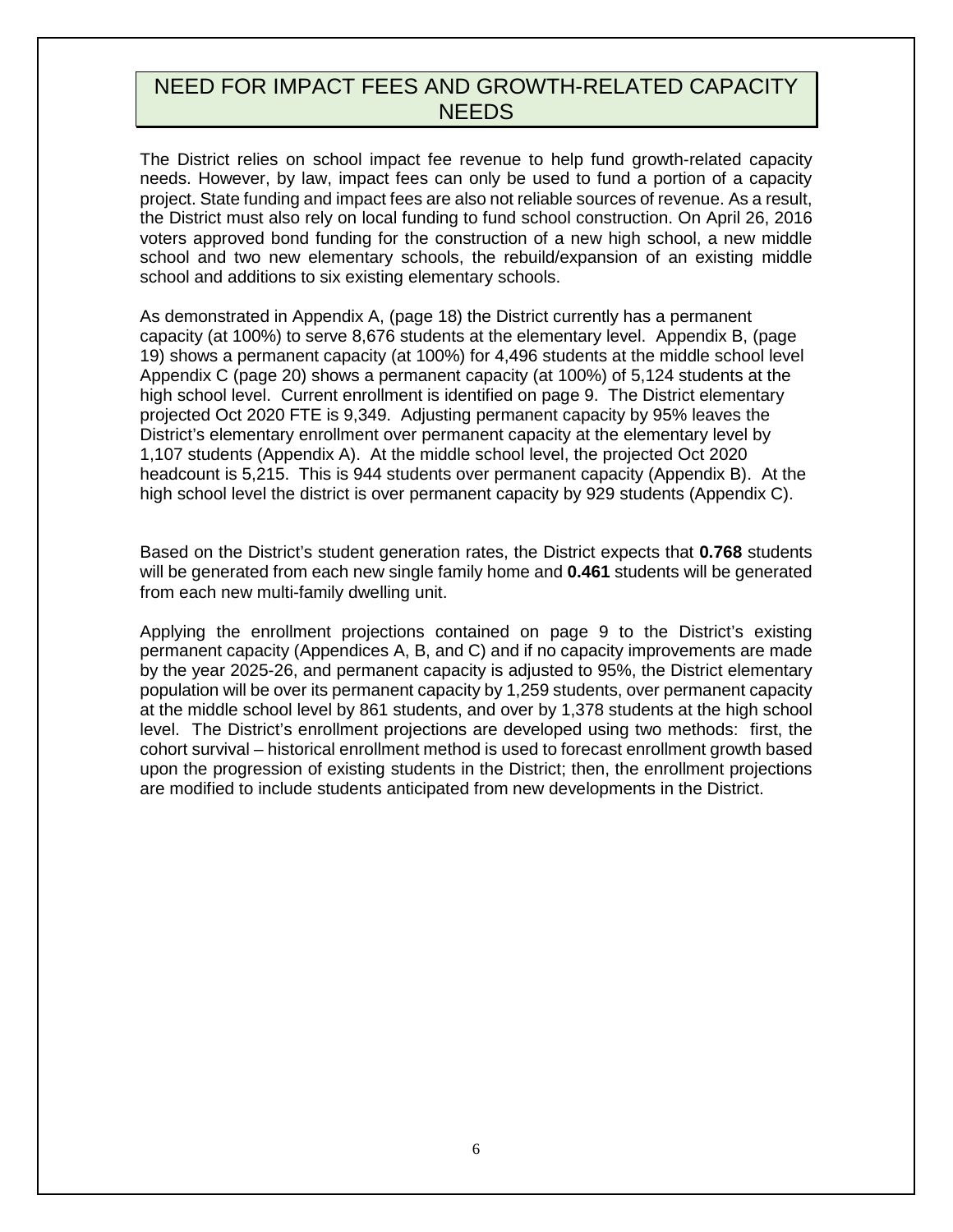| Facility<br>Expansions               | Projected / Final<br><b>Completion Date</b> | Location           | Additional<br>Capacity |
|--------------------------------------|---------------------------------------------|--------------------|------------------------|
|                                      |                                             |                    |                        |
| New High School                      | 2022                                        | Issaquah           | 1600                   |
| New Elementary #17                   | 2022                                        | Issaquah           | 560                    |
| New Middle School                    | 2021                                        | Issaquah           | 850                    |
| <b>Expand Maple Hills Elementary</b> | 2021                                        | <b>King County</b> | 120                    |
| New Elementary #16                   | 2021                                        | Sammamish          | 560                    |

To address existing and future capacity needs, the District's six-year construction plan includes the following capacity projects:

Based upon the District's capacity data and enrollment projections, as well as the student generation data, the District has determined that a majority of its capacity improvements are necessary to serve students generated by new development.

The school impact fee formula ensures that new development only pays for the cost of the facilities necessitated by new development. The fee calculations examine the costs of housing the students generated by each new single family dwelling unit or each new multi-family dwelling unit and then reduces that amount by credits for the anticipated state match and future tax payments. The resulting impact fee is then discounted as required by local ordinances. Thus, by applying the student generation factor to the school project costs, the fee formula only calculates the costs of providing capacity to serve each new dwelling unit. The formula does not require new development to contribute the costs of providing capacity to address existing needs.

The King County Council and the City Councils of the Cities of Bellevue, Issaquah, Newcastle, Renton and Sammamish have created a framework for collecting school impact fees and the District can demonstrate that new developments will have an impact on the District. The impact fees will be used in a manner consistent with RCW 82.02.050 - .110 and the adopted local ordinances. Engrossed Senate Bill 5923, enacted in the 2015 Legislative Session, requires that developers be provided an option to defer payment of impact fees to final inspection, certificate of occupancy, or closing, with no fees deferred longer than 18 months from building permit issuance. The District adopts the positions that: (1) no school impact fee should be collected later than the earlier of final inspection or 18 months from the time of building permit issuance; and (2) no developer applicant should be permitted to defer payment of school impact fees for more than 20 dwelling units in a single year. The District's recent and ongoing student growth, coupled with the need for the timely funding and construction of new facilities to serve this growth, requires strict adherence to this position.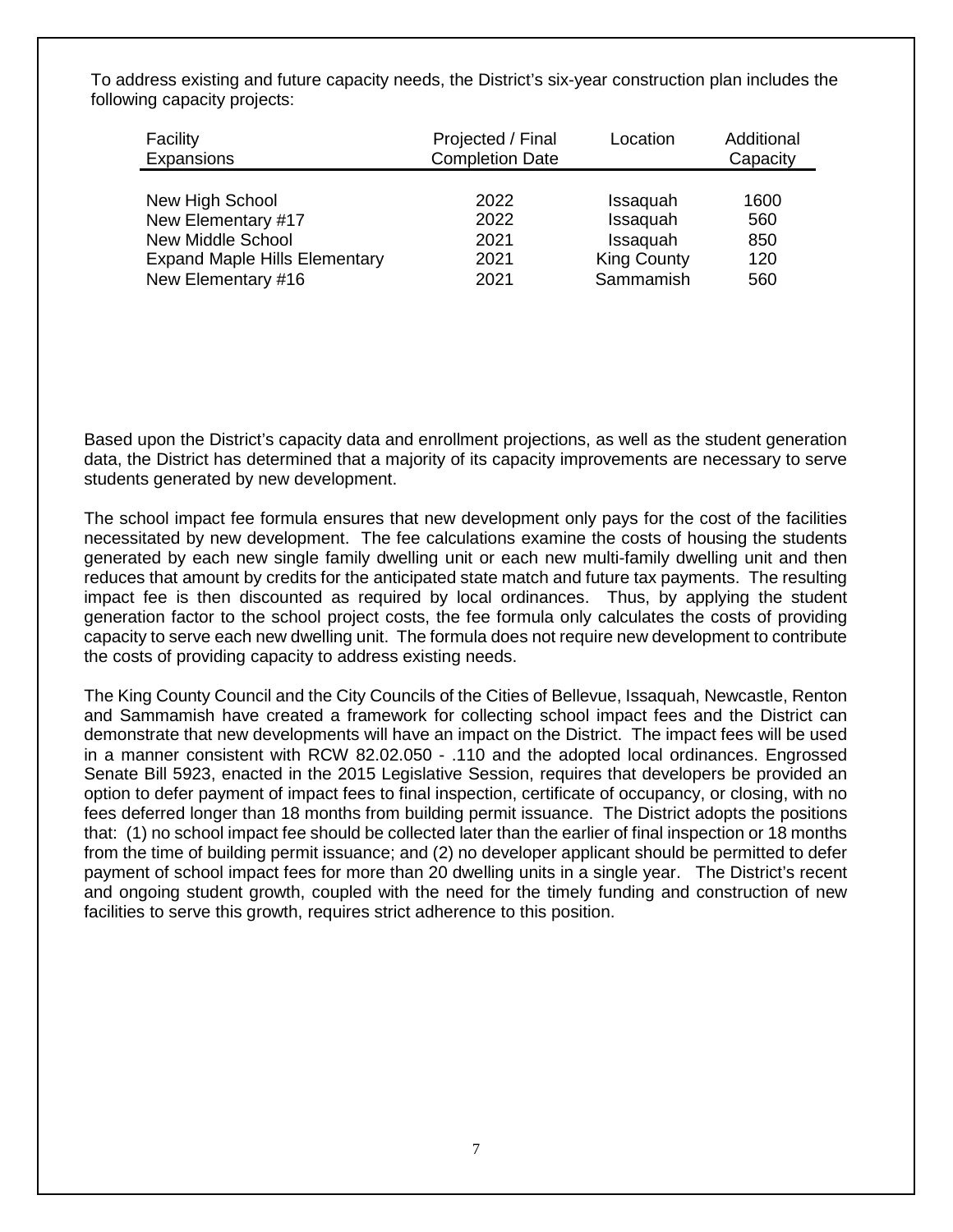## ENROLLMENT METHODOLOGY

<span id="page-7-0"></span>Two basic techniques are used, with the results compared, to establish the most likely range of anticipated student enrollment:

- 1. The student 3-2-1 cohort survival method. Examine Issaquah School District enrollments for the last 5 years and determine the average cohort survival for the consecutive five-year period. Because cohort survival does not consider students generated from new development it is a conservative projection of actual enrollment. For the same reason, these projections are also slow to react to actual growth.
- 2. Based on information from King County, realtors, developers, etc., seek to establish the number of new dwelling units that will be sold each year. The new dwelling units are converted to new students based on the following:
	- a) The number of actual new students as a percentage of actual new dwellings for the past several years.
	- b) Determine the actual distribution of new students by grade level for the past several years, i.e., 5% to kindergarten, 10% to first grade, 2% to 11th grade, etc.
	- c) Based on an examination of the history shown by (a) and (b) above, establish the most likely factor to apply to the projected new dwellings.

After determining the expected new students, the current actual student enrollments are moved forward from year to year with the arrived at additions.

One of the challenges associated with all projection techniques is that they tend to always show growth because the number of houses and the general population always increases. Enrollments, however, can and do decrease even as the population increases. The reason is as the population matures, the number of kindergartners will go down as the number of 10th graders is still increasing. To adjust for this factor, the number of school age children per dwelling is examined. When this number exceeds expectations, it is probably because the District is still assuming kindergarten growth, while the main growth is actually moving into middle school. When this happens, a reduction factor is added to kindergarten to force it to decrease even though the general population continues to grow. A precise statistical formula has not been developed to make this adjustment.

After all of the projections have been made and examined, the most likely range is selected. An examination of past projections compared with actual enrollment indicates the cohorts tend to be more accurate over a ten-year time span while dwelling units tend to be more accurate over a shorter period. The probable reason is that over a ten-year period, the projections tend to average out even though there are major shifts both up and down within the period.

Enrollment projections for the years 2020-2021 through 2034-2035 are shown in Table One. Student generation factors are shown in Table Two and Table Three.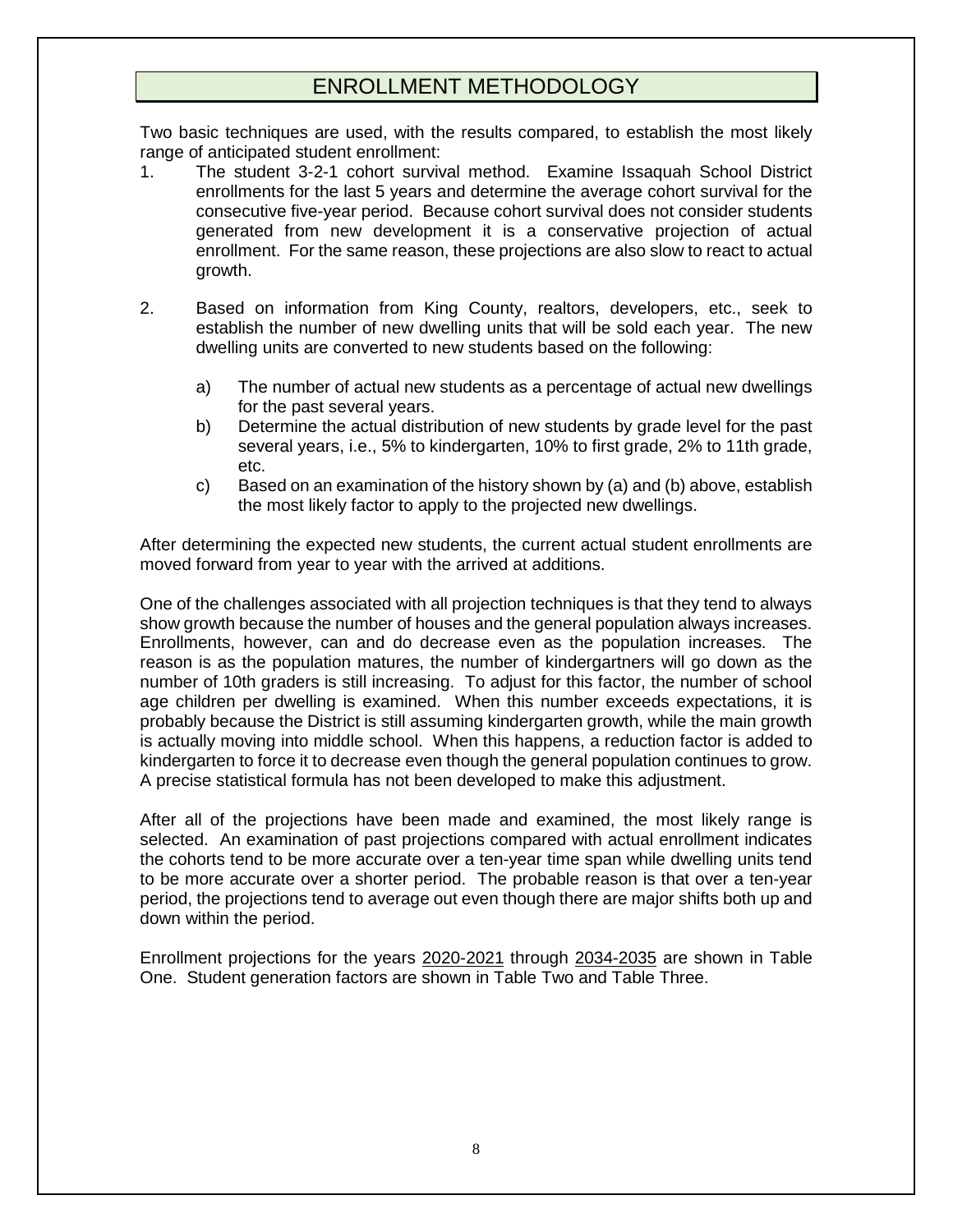## <span id="page-8-0"></span>TABLE ONE: ACTUAL STUDENT COUNTS 2011-12 through 2019-20 ENROLLMENT PROJECTIONS 2020-21 through 2034-35

|                    |              |              |              |              |              |              |              |              |              | <b>FTE Enrollment</b> |              |              |              |              |                |              |              |              |
|--------------------|--------------|--------------|--------------|--------------|--------------|--------------|--------------|--------------|--------------|-----------------------|--------------|--------------|--------------|--------------|----------------|--------------|--------------|--------------|
| Year               | K            | <b>1ST</b>   | 2ND          | 3RD          | 4TH          | 5TH          | 6TH          | 7TH          | 8TH          | 9TH                   | 10TH         | <b>IITH</b>  | 12TH         | <b>Total</b> | K-5            | $6 - 8$      | $9 - 12$     | <b>Total</b> |
| 2011-12            | 609          | 1396         | 1423         | 1374         | 1417         | 1346         | 1407         | 1311         | 1346         | 1361                  | 1319         | 1233         | 1021         | П<br>16,563  | 7565           | 4064         | 4934         | 16,563       |
|                    |              |              |              |              |              |              |              |              |              |                       |              |              |              |              |                |              |              |              |
| 2012-13            | 651          | 1361         | 1467         | 1496         | 1440         | 1448         | 1362         | 1447         | 1339         | 1412                  | 1353         | 1225         | 1146         | 17,147       | 7863           | 4148         | 5136         | 17,147       |
| 2013-14            | 654          | 1489         | 1414         | 1526         | 1498         | 1477         | 1462         | 1391         | 1463         | 1344                  | 1404         | 1233         | 1110         | 17.465       | 8058           | 4316         | 5091         | 17,465       |
| 2014-15            | 694          | 1494         | 1552         | 1478         | 1545         | 1555         | 1512         | 1491         | 1432         | 1495                  | 1352         | 1292         | 1115         | 18,006       | 8317           | 4435         | 5254         | 18,006       |
| 2015-16            | 661          | 1547         | 1558         | 1615         | 1548         | 1582         | 1600         | 1552         | 1520         | 1472                  | 1489         | 1167         | 1136         | 18,445       | 8511           | 4671         | 5264         | 18,445       |
| $2016 - 17$        | 1408         | 1483         | 1623         | 1609         | 1650         | 1604         | 1626         | 1626         | 1585         | 1565                  | 1475         | 1290         | 1063         | 19,606       | 9376           | 4837         | 5393         | 19,606       |
| 2017-18            | 1447         | 1561         | 1535         | 1691         | 1641         | 1680         | 1627         | 1655         | 1651         | 1629                  | 1546         | 1243         | 1165         | 20,072       | 9556           | 4933         | 5584         | 20,072       |
| 2018-19            | 1337         | 1519         | 1591         | 1555         | 1720         | 1645         | 1723         | 1631         | 1638         | 1677                  | 1565         | 1308         | 1061         | 19.971       | 9367           | 4992         | 5612         | 19,971       |
| 2019-20            | 1453         | 1467         | 1593         | 1654         | 1603         | 1743         | 1680         | 1731         | 1648         | 1651                  | 1626         | 1263         | 1134         | 20,245       | 9511           | 5059         | 5674         | 20,245       |
| 2020-21            | 1333         | 1534         | 1521         | 1641         | 1691         | 1629         | 1775         | 1697         | 1743         | 1677                  | 1619         | 1390         | 1111         | 20,361       | 9349           | 5215         | 5796         | 20,361       |
| 2021-22            | 1466         | 1450         | 1588         | 1568         | 1674         | 1716         | 1661         | 1789         | 1707         | 1771                  | 1641         | 1374         | 1240         | 20,645       | 9462           | 5157         | 6026         | 20,645       |
| 2022-23            | 1413         | 1575         | 1502         | 1635         | 1603         | 1694         | 1747         | 1674         | 1796         | 1734                  | 1729         | 1389         | 1216         | 20,705       | 9421           | 5217         | 6067         | 20,705       |
| 2023-24            | 1400         | 1513         | 1626         | 1545         | 1670         | 1620         | 1727         | 1756         | 1678         | 1819                  | 1687         | 1473         | 1224         | 20,739       | 9375           | 5161         | 6203         | 20,739       |
| 2024-25            | 1413         | 1506         | 1569         | 1674         | 1582         | 1690         | 1652         | 1737         | 1765         | 1700                  | 1776         | 1427         | 1311         | 20,802       | 9435           | 5154         | 6214         | 20,802       |
| 2025-26            | 1497         | 1516         | 1560         | 1615         | 1710         | 1603         | 1723         | 1664         | 1746         | 1791                  | 1660         | 1526         | 1270         | 20,879       | 9501           | 5132         | 6246         | 20,879       |
| 2026-27            | 1512         | 1604         | 1569         | 1606         | 1650         | 1730         | 1635         | 1734         | 1672         | 1771                  | 1749         | 1407         | 1368         | 21,007       | 9672           | 5041         | 6294         | 21,007       |
| 2027-28            | 1505         | 1617         | 1657         | 1616         | 1641         | 1670         | 1762         | 1646         | 1741         | 1696                  | 1728         | 1495         | 1247         | 21,022       | 9706           | 5150         | 6166         | 21,022       |
| 2028-29            | 1523         | 1610         | 1670         | 1703         | 1651         | 1661         | 1702         | 1773         | 1653         | 1766                  | 1653         | 1473         | 1334         | 21,174       | 9819           | 5129         | 6226         | 21,174       |
| 2029-30            | 1545         | 1628         | 1663         | 1717         | 1738         | 1672         | 1693         | 1714         | 1781         | 1678                  | 1723         | 1399         | 1314         | 21,265       | 9963           | 5188         | 6114         | 21,265       |
| 2030-31            | 1566         | 1650         | 1682         | 1710         | 1752         | 1759         | 1704         | 1705         | 1721         | 1806                  | 1636         | 1470         | 1240         | 21,399       | 10118          | 5130         | 6152         | 21,399       |
| 2031-32            | 1585         | 1671         | 1703         | 1728         | 1745         | 1773         | 1791         | 1715         | 1712         | 1746                  | 1763         | 1382         | 1311         | 21,625       | 10205          | 5218         | 6202         | 21,625       |
| 2032-33            | 1603         | 1690         | 1724         | 1749<br>1771 | 1763         | 1765         | 1805         | 1802         | 1722         | 1737                  | 1703         | 1509         | 1222         | 21,797       | 10296          | 5329         | 6172         | 21,797       |
| 2033-34<br>2034-35 | 1623<br>1658 | 1708<br>1728 | 1744<br>1761 | 1790         | 1785<br>1806 | 1784<br>1805 | 1797<br>1816 | 1816<br>1809 | 1810<br>1823 | 1747<br>1834          | 1694<br>1705 | 1449<br>1441 | 1350<br>1290 | 22,078       | 10414<br>10549 | 5423<br>5448 | 6241<br>6269 | 22,078       |
|                    |              |              |              |              |              |              |              |              |              |                       |              |              |              | 22,266       |                |              |              | 22,266       |

\* 2016-17 Enrollment reflects the addition of State Funded Full Day Kindergarten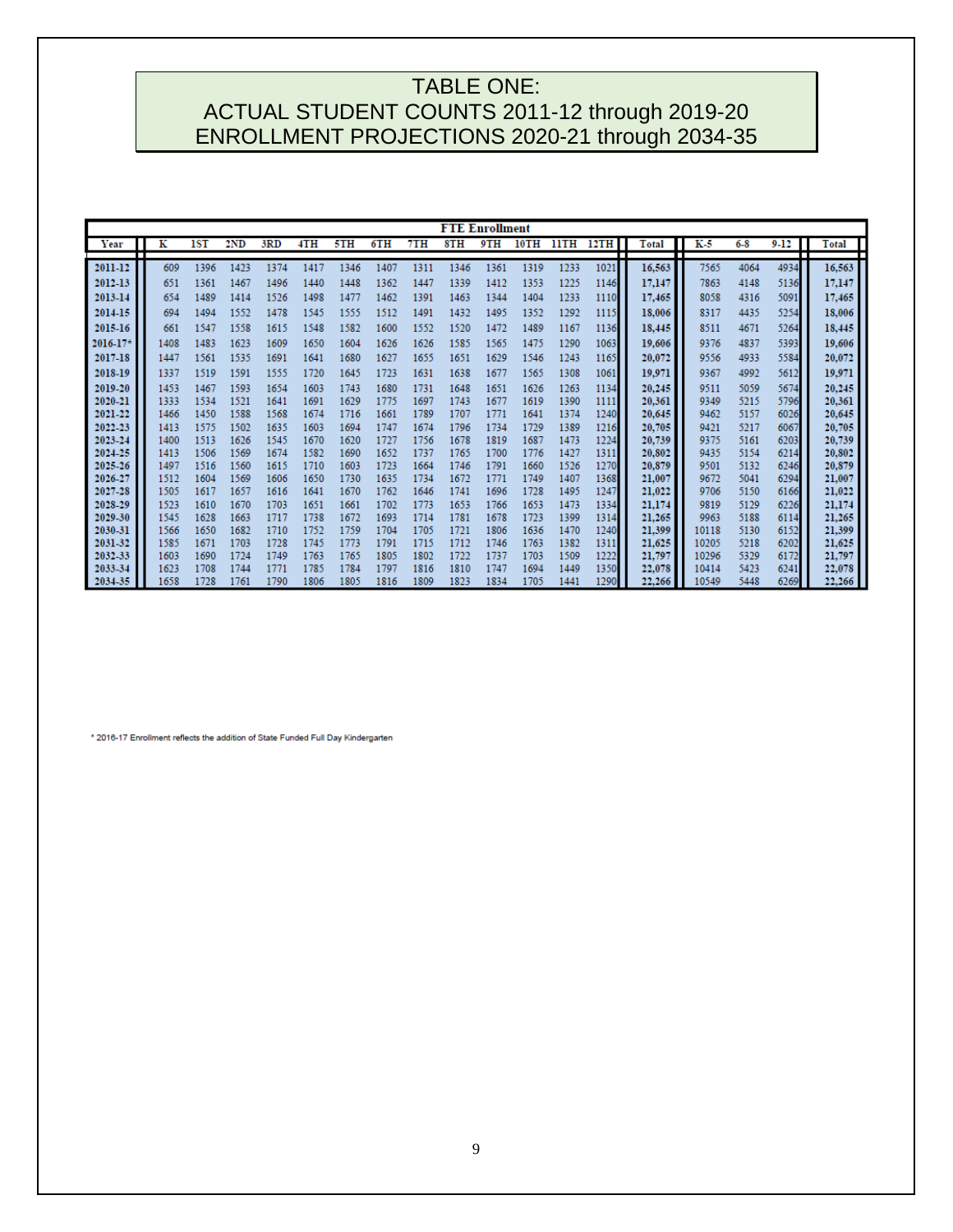## <span id="page-9-0"></span>TABLE TWO: STUDENT FACTORS - SINGLE FAMILY

#### **2019-20 Single Family**

#### **STUDENTS AVERAGE PER UNIT**

| <b>Single Family Development</b>        | # Planned | # Sold |          | $K-5$ 6-8      |                | 9-12 Total     | $K-5$ | $6 - 8$ | $9 - 12$ | <b>Total</b> |
|-----------------------------------------|-----------|--------|----------|----------------|----------------|----------------|-------|---------|----------|--------------|
| <b>Belvedere</b>                        | 94        | 93     | 42       | 19             | 17             | 78             | 0.452 | 0.204   | 0.183    | 0.839        |
| Cedarcroft                              | 27        | 26     | 11       | $\overline{2}$ | $\overline{2}$ | 15             | 0.423 | 0.077   | 0.077    | 0.577        |
| <b>Chestnut Estates</b>                 | 38        | 38     | 16       | 4              | 9              | 29             | 0.421 | 0.105   | 0.237    | 0.763        |
| Claremont @ Renton                      | 91        | 91     | 16       | 8              | 4              | 28             | 0.176 | 0.088   | 0.044    | 0.308        |
| <b>Dalton Park</b>                      | 39        | 39     | 10       | 3              | 2              | 15             | 0.256 | 0.077   | 0.051    | 0.385        |
| <b>Forest Heights</b>                   | 24        | 17     | $\Omega$ | $\mathbf 0$    | $\overline{2}$ | $\overline{2}$ | 0.000 | 0.000   | 0.118    | 0.118        |
| Glencoe, Preswick & Kinlock @ Trossachs | 211       | 210    | 111      | 64             | 73             | 248            | 0.529 | 0.305   | 0.348    | 1.181        |
| Heritage Estates                        | 86        | 86     | 43       | 21             | 21             | 85             | 0.500 | 0.244   | 0.244    | 0.988        |
| Highcroft @ Sammamish                   | 121       | 121    | 65       | 29             | 26             | 120            | 0.537 | 0.240   | 0.215    | 0.992        |
| Issaquah Highlands - Ichijo Sun Ridge   | 35        | 35     | 13       | 3              | 4              | 20             | 0.371 | 0.086   | 0.114    | 0.571        |
| Issaquah Highlands - Westridge South    | 72        | 71     | 8        | 6              | 10             | 24             | 0.113 | 0.085   | 0.141    | 0.338        |
| Lawson Park                             | 31        | 31     | 20       | 12             | 5              | 37             | 0.645 | 0.387   | 0.161    | 1.194        |
| <b>Liberty Gardens</b>                  | 36        | 36     | 5        | $\mathbf 1$    | $\Omega$       | 6              | 0.139 | 0.028   | 0.000    | 0.167        |
| Meadowleaf                              | 115       | 64     | 13       | $\overline{7}$ | $\overline{1}$ | 21             | 0.203 | 0.109   | 0.016    | 0.328        |
| Overlook @ Brookshire                   | 38        | 38     | 18       | 4              | 7              | 29             | 0.474 | 0.105   | 0.184    | 0.763        |
| Providence Ridge                        | 38        | 34     | 8        | 1              | $\overline{2}$ | 11             | 0.235 | 0.029   | 0.059    | 0.324        |
| Summit Pickering/Inneswood Estates      | 30        | 30     | 10       | 8              | 10             | 28             | 0.333 | 0.267   | 0.333    | 0.933        |
| Rivenwood                               | 52        | 52     | 41       | 15             | 14             | 70             | 0.788 | 0.288   | 0.269    | 1.346        |
| Shorelane Vistas                        | 38        | 38     | 8        | 10             | 9              | 27             | 0.211 | 0.263   | 0.237    | 0.711        |
| Symphony Ridge                          | 57        | 57     | 18       | 11             | 5              | 34             | 0.316 | 0.193   | 0.088    | 0.596        |
| <b>TOTALS</b>                           | 1273      | 1207   | 476      | 228            | 223            | 927            | 0.394 | 0.189   | 0.185    | 0.768        |

#### **SINGLE FAMILY**

|       | <b>Elementary School</b> | 0.394 |
|-------|--------------------------|-------|
|       | Middle School 6 - 8      | 0.189 |
|       | High School 9 - 12       | 0.185 |
| TOTAL |                          | 0.768 |

These developments are currently under construction or have been completed within the past five years.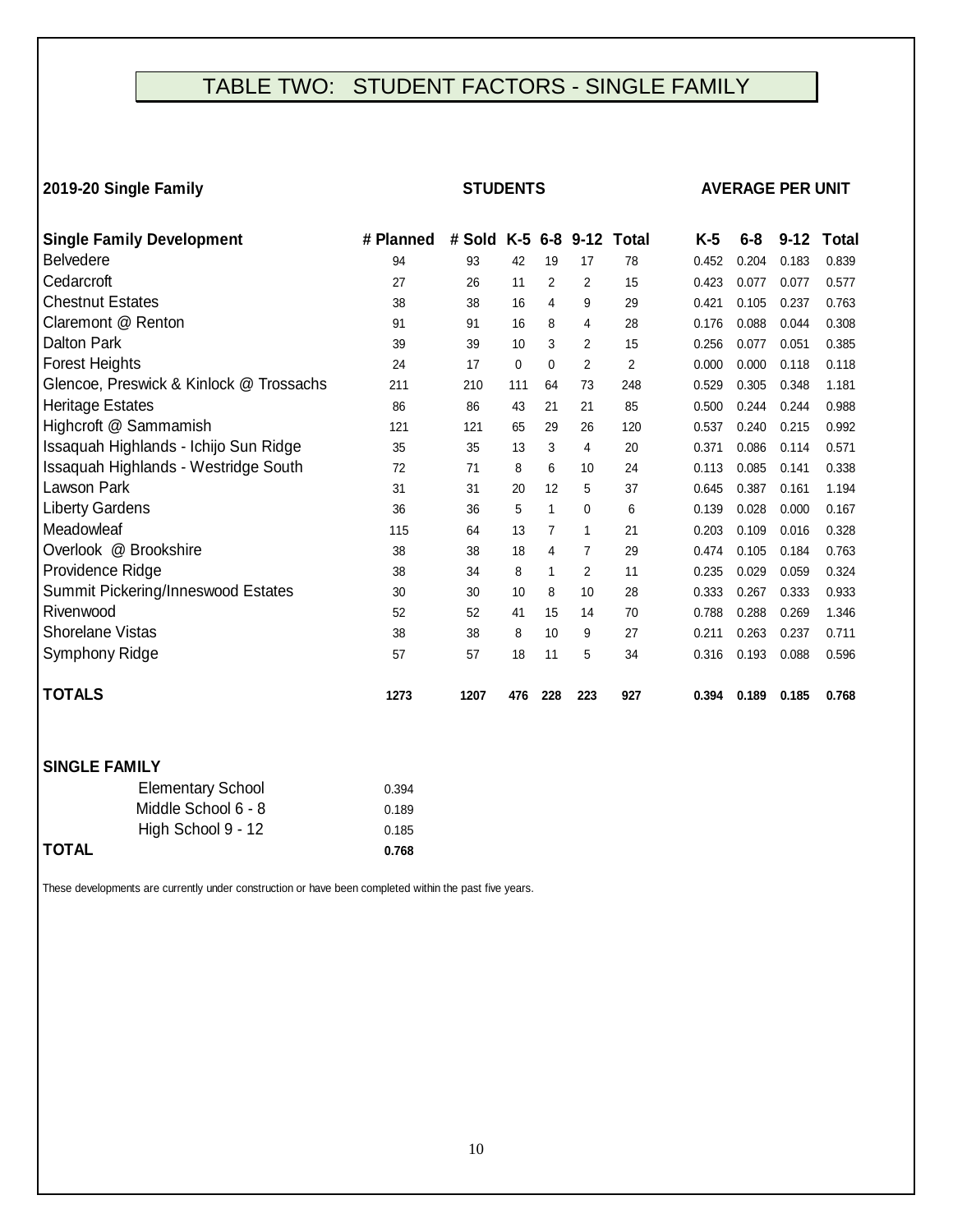## <span id="page-10-0"></span>TABLE THREE: STUDENT FACTORS - MULTI-FAMILY

| 2019-20 Multi Family                        |           |        | <b>AVERAGE PER UNIT</b> |         |                |            |       |       |          |       |
|---------------------------------------------|-----------|--------|-------------------------|---------|----------------|------------|-------|-------|----------|-------|
| <b>Multi Family Development</b>             | # Planned | # Sold | K-5                     | $6 - 8$ |                | 9-12 Total | K-5   | 6-8   | $9 - 12$ | Total |
| Avalon Bay Apartments                       | 771       | 100    | 30                      | 10      | 11             | 51         | 0.300 | 0.100 | 0.110    | 0.510 |
| Aldea at Newcastle Commons                  | 129       | 63     | 0                       | 0       | 0              | 0          | 0.000 | 0.000 | 0.000    | 0.000 |
| Issaquah Highlands - View Ridge             | 38        | 38     | 4                       | 9       | 6              | 19         | 0.105 | 0.237 | 0.158    | 0.500 |
| <b>Issaquah Highlands - The Brownstones</b> | 176       | 176    | 25                      | 8       | 17             | 50         | 0.142 | 0.045 | 0.097    | 0.284 |
| Lakehouse                                   | 41        | 38     | $\overline{7}$          | 3       | 3              | 13         | 0.184 | 0.079 | 0.079    | 0.342 |
| Overlook @ Brookshire                       | 42        | 42     | 18                      | 4       | $\overline{7}$ | 29         | 0.429 | 0.095 | 0.167    | 0.690 |
| Towns at Westridge                          | 110       | 83     | 38                      | 24      | 25             | 87         | 0.458 | 0.289 | 0.301    | 1.048 |
| <b>TOTALS</b>                               | 1307      | 540    | 122                     | 58      | 69             | 249        | 0.226 | 0.107 | 0.128    | 0.461 |
| <b>MULTI FAMILY</b>                         |           |        |                         |         |                |            |       |       |          |       |
| <b>Elementary School</b>                    | 0.226     |        |                         |         |                |            |       |       |          |       |
| Middle School 6 - 8                         | 0.107     |        |                         |         |                |            |       |       |          |       |

These developments are currently under construction or have been completed within the past five years.

**TOTAL 0.461**

High School 9 - 12 0.128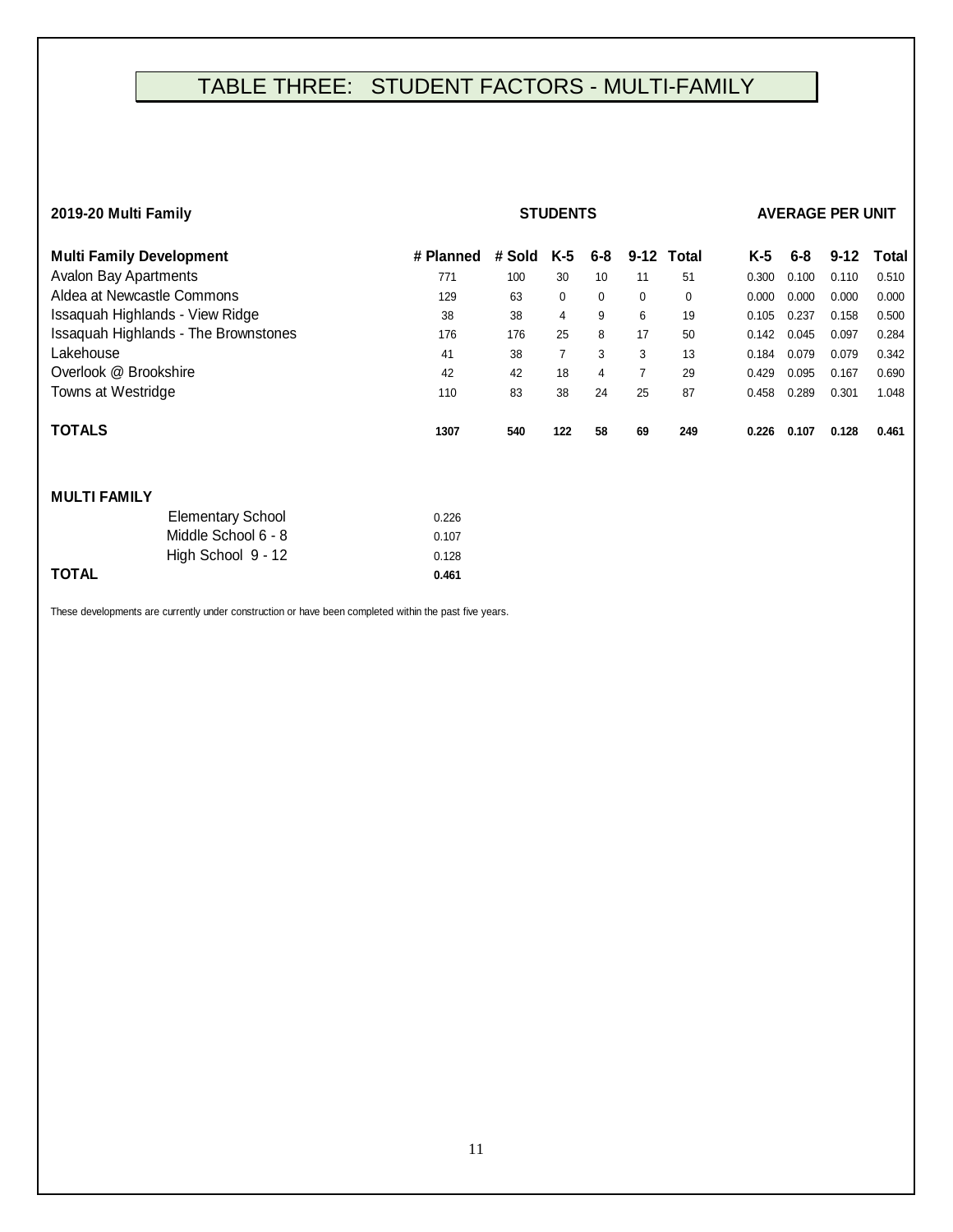## INVENTORY AND EVALUATION OF CURRENT FACILITIES

<span id="page-11-0"></span>Currently, using the 95% utilization factor, the District has the capacity to house **17,381** students in permanent facilities and **4,366** students in portables. The projected student enrollment for the 2020- 2021 school year is expected to be **20,361** including K-5 FTE which leaves a permanent capacity deficit of **2,980**. Adding portable classrooms into the capacity calculations gives us a capacity of **21,747** with a surplus capacity of **1,387** for the K-12 student population.

Calculations of elementary, middle school and high school capacities are shown in Appendices A, B and C. Totals are shown in Appendix D.

Below is a list of current facilities. These facility locations and sites are shown on the District Site Location Map.

#### **EXISTING FACILITIES LOCATION**

#### **GRADE SPAN K-5:**

#### **GRADE SPAN 6-8:**

Maywood Middle School 14490 168<sup>th</sup> Ave. S.E., Renton<br>Pacific Cascade Middle School 1585 24635 SE Issaquah-Fall City R

#### **GRADE SPAN 9-12:**

#### **SUPPORT SERVICES:**

Apollo Elementary **15025 S.E. 117<sup>th</sup> Street, Renton** Briarwood Elementary 17020 S.E. 134<sup>th</sup> Street, Renton<br>Cascade Ridge Elementary 1899 2020 Trossachs Blvd. S.E., Sam Cascade Ridge Elementary 2020 Trossachs Blvd. S.E., Sammamish<br>Challenger Elementary 25200 S.E. Klahanie Blvd., Issaquah 25200 S.E. Klahanie Blvd., Issaquah Clark Elementary 335 First Ave. S.E., Issaquah Cougar Ridge Elementary 4630 167th Ave. S.E., Bellevue Creekside Elementary **20777 SE 16<sup>th</sup> Street, Sammamish** Discovery Elementary 2300 228<sup>th</sup> Ave. S.E., Sammamish Endeavour Elementary 26205 S.E. Issaquah-Fall City Rd., Issaquah Grand Ridge Elementary 1739 NE Park Drive, Issaquah Issaquah Valley Elementary 555 N.W. Holly Street, Issaquah Maple Hills Elementary 15644 204<sup>th</sup> Ave. S.E., Issaquah Newcastle Elementary 1992 12:30 8440 136th Ave S.E., Newcastle Sunny Hills Elementary 3200 Issaquah-Pine Lake Rd. S.E., Sammamish Sunset Elementary 4229 W. Lk. Sammamish Pkwy. S.E., Issaquah

Beaver Lake Middle School 25025 S.E. 32nd Street, Issaquah Issaquah Middle School 600 2<sup>nd</sup> Ave. Ave. S.E., Issaquah Maywood Middle School 600 2nd Ave. S.E., Renton Pacific Cascade Middle School 24635 SE Issaquah-Fall City Rd, Issaquah<br>Pine Lake Middle School 2005 Issaquah-Pine Lake Rd., Sammamish 3095 Issaquah-Pine Lake Rd., Sammamish

Issaquah High School 700 Second Ave. S.E., Issaquah Liberty High School 16655 S.E. 136th Street, Renton Skyline High School **1122 228<sup>th</sup> Ave. S.E., Sammamish** Gibson Ek High School 379 First Ave. S.E., Issaquah

Administration Building 6150 220<sup>th</sup> Ave S.E., Issaquah Holly Street Campus 565 N.W. Holly Street, Issaquah May Valley Service Center 16404 S.E. May Valley Road, Renton<br>16404 S.E. May Valley Road, Renton<br>1695 Second Avenue S.E., Issaquah 805 Second Avenue S.E., Issaquah Transportation Satellite 3402 228<sup>th</sup> Ave. S.E., Sammamish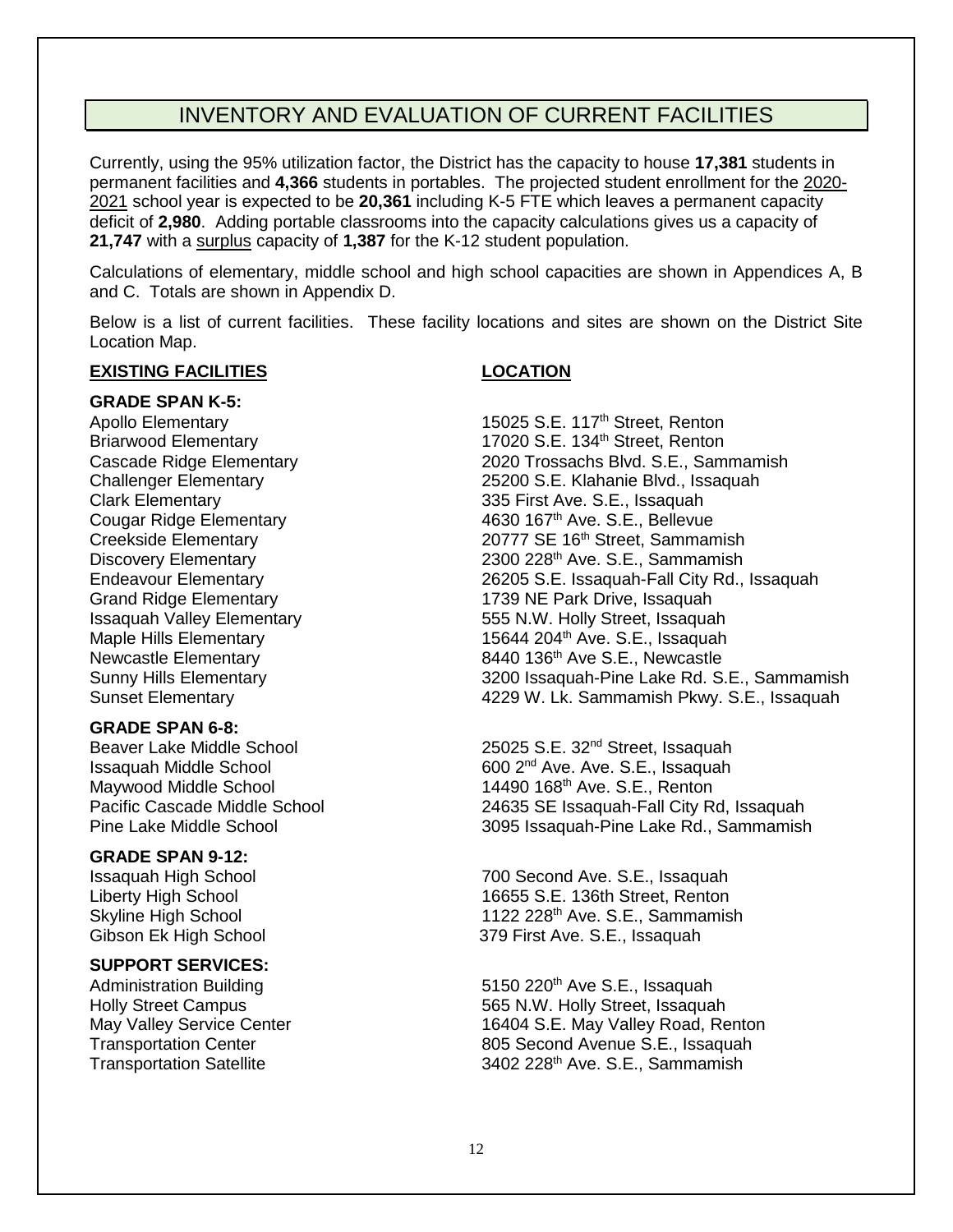## SITE LOCATION MAP

<span id="page-12-0"></span>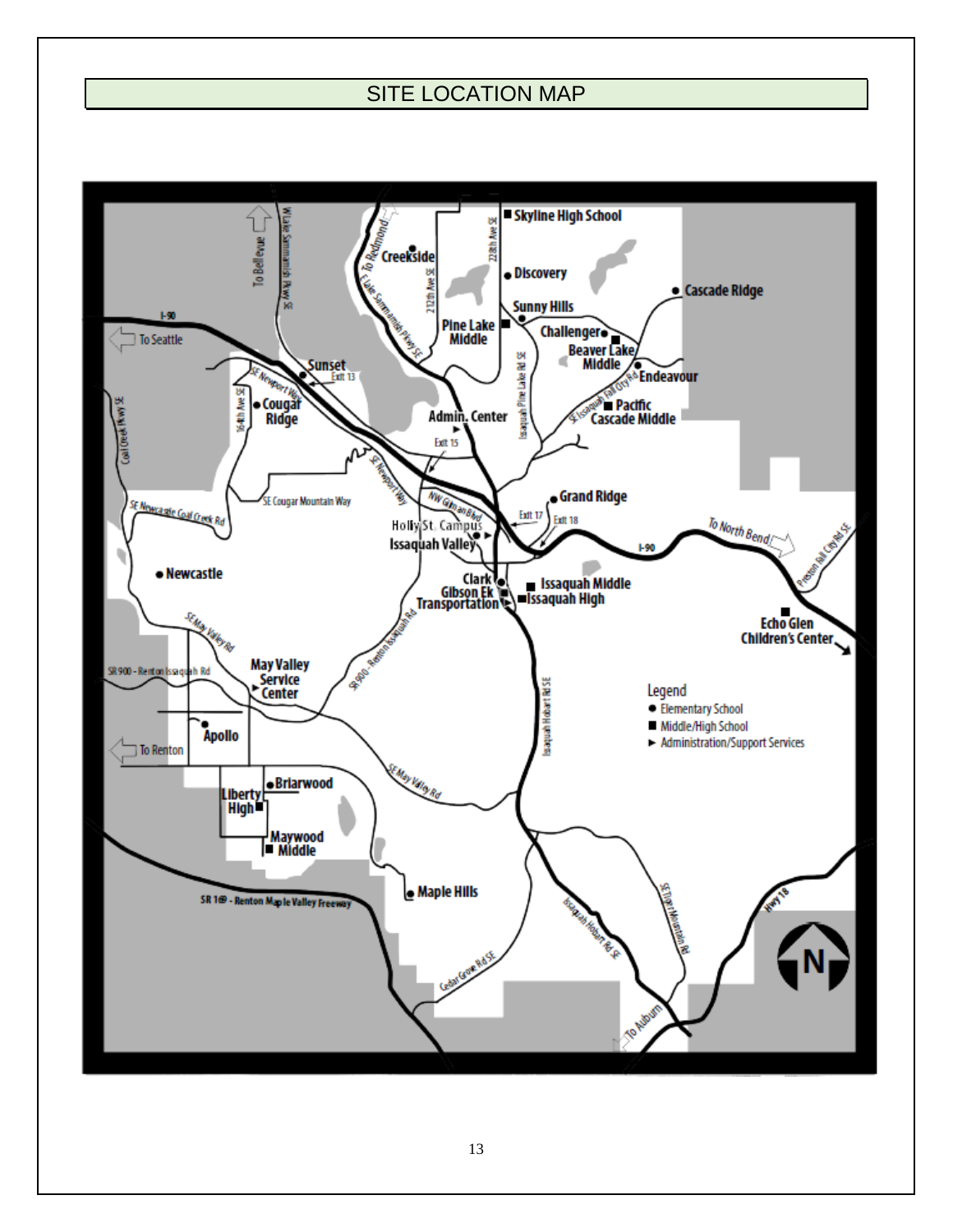## URBAN GROWTH BOUNDARY MAP

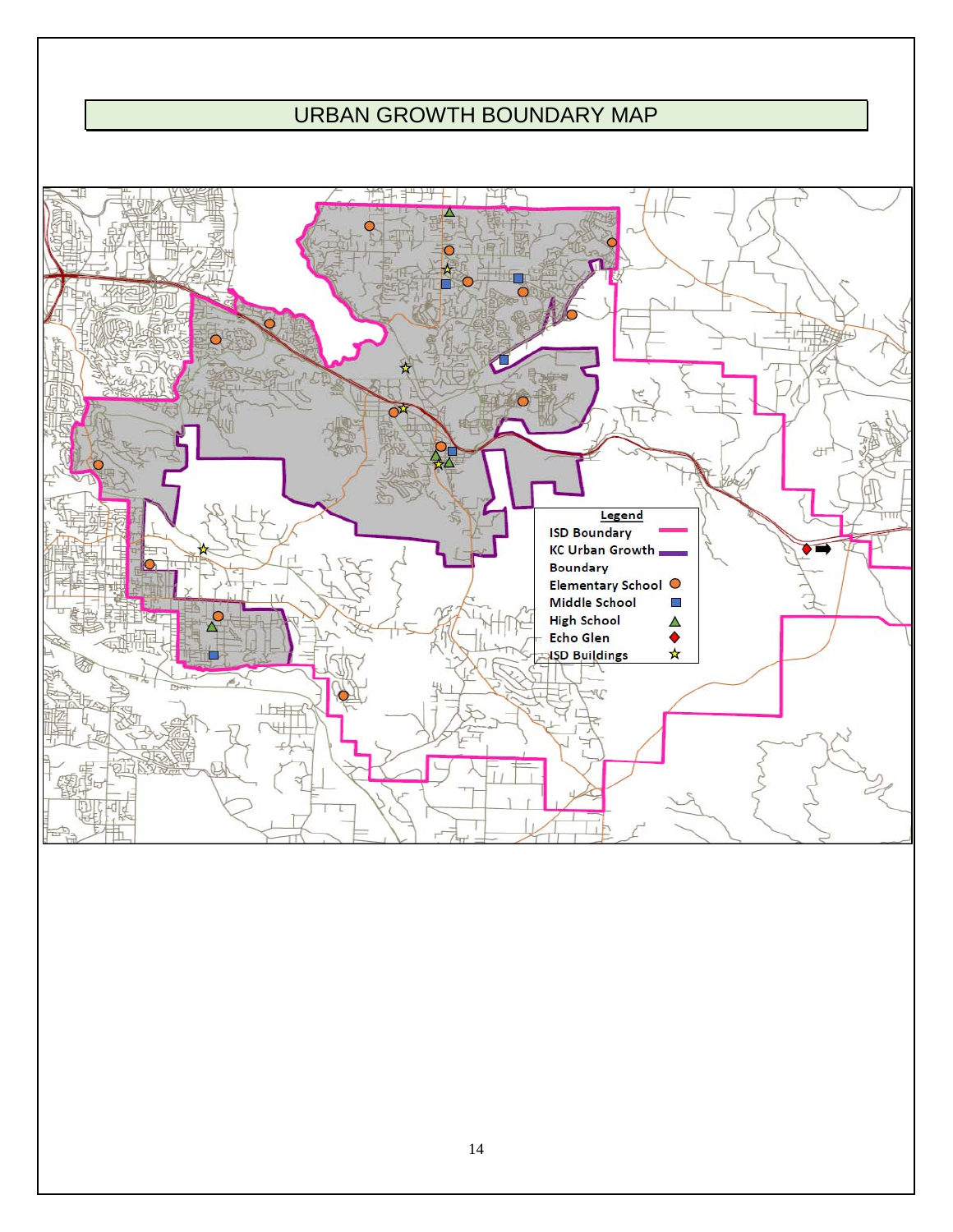## THE ISSAQUAH SCHOOL DISTRICT'S SIX-YEAR CONSTRUCTION PLAN

<span id="page-14-0"></span>The District's Six-Year Finance Plan is shown in Appendix E. Shown in Table Four is the District's projected capacity to house students, which reflects the additional facilities as noted. Voters passed a \$533 million bond in April 2016 to fund the purchase of land for and construction of a new high school, a new middle school, two new elementary schools, the rebuild/expansion of an existing middle school and additions to six existing elementary schools. The District does anticipate receiving State matching funds that would reduce future bond sale amounts or be applied to new K-12 construction projects included in this Plan.

The District also anticipates that it will receive \$500,000 in impact fees and mitigation payments that will be applied to capital projects.

The District projects **20,361** FTE students for the 2020-2021 school year and **20,879** FTE students in the 2025-2026 school year. Growth will be accommodated by the planned facilities. Per the formula in the adopted school impact fee ordinance, half of the unfunded growth-related need is assigned to impact fees and half is the local share.

<span id="page-14-1"></span>TABLE FOUR: PROJECTED CAPACITY TO HOUSE STUDENTS

| Years                      | 2020-21  | 2021-22 2022-23 2023-24 2024-25 2025-26 |        |        |        |        |
|----------------------------|----------|-----------------------------------------|--------|--------|--------|--------|
| Permanent Capacity         | 18,296   | 18,296                                  | 19,826 | 21,986 | 21,986 | 21,986 |
| <b>High School</b>         |          |                                         | 1,600  |        |        |        |
| Middle School              |          | 850                                     |        |        |        |        |
| <b>Elementary School</b>   |          | 680                                     | 560    |        |        |        |
| <b>Gross Totals</b>        | 18,296   | 19,826                                  | 21,986 | 21,986 | 21,986 | 21,986 |
| *Subtotal (Sum at 95%      |          |                                         |        |        |        |        |
| Utilization Rate)          | 17,381   | 18,835                                  | 20,887 | 20,887 | 20,887 | 20,887 |
| Portables @ 95%            | 4,366    | 4,366                                   | 4,366  | 4,366  | 4,366  | 4,366  |
| <b>Total Capacity</b>      | 21,747   | 23,201                                  | 25,253 | 25,253 | 25,253 | 25,253 |
| Projected FTE Enrollment** | 20,361   | 20,645                                  | 20,705 | 20,739 | 20,802 | 20,879 |
| Permanent Capacity @ 95%   |          |                                         |        |        |        |        |
| (surplus/deficit)          | $-2,980$ | $-1,810$                                | 182    | 148    | 85     | 8      |
| Permanent Cap w/Portables  |          |                                         |        |        |        |        |
| (surplus/deficit)          | 1,386    | 2,556                                   | 4,548  | 4,514  | 4,451  | 4,374  |

## **Projected Capacity to House Students**

\*Permanent Capacity and New Construction calculations are based on the 95% utilization factors (See Appendix D)

The number of planned portables may be reduced if permanent capacity is increased by a future bond issue.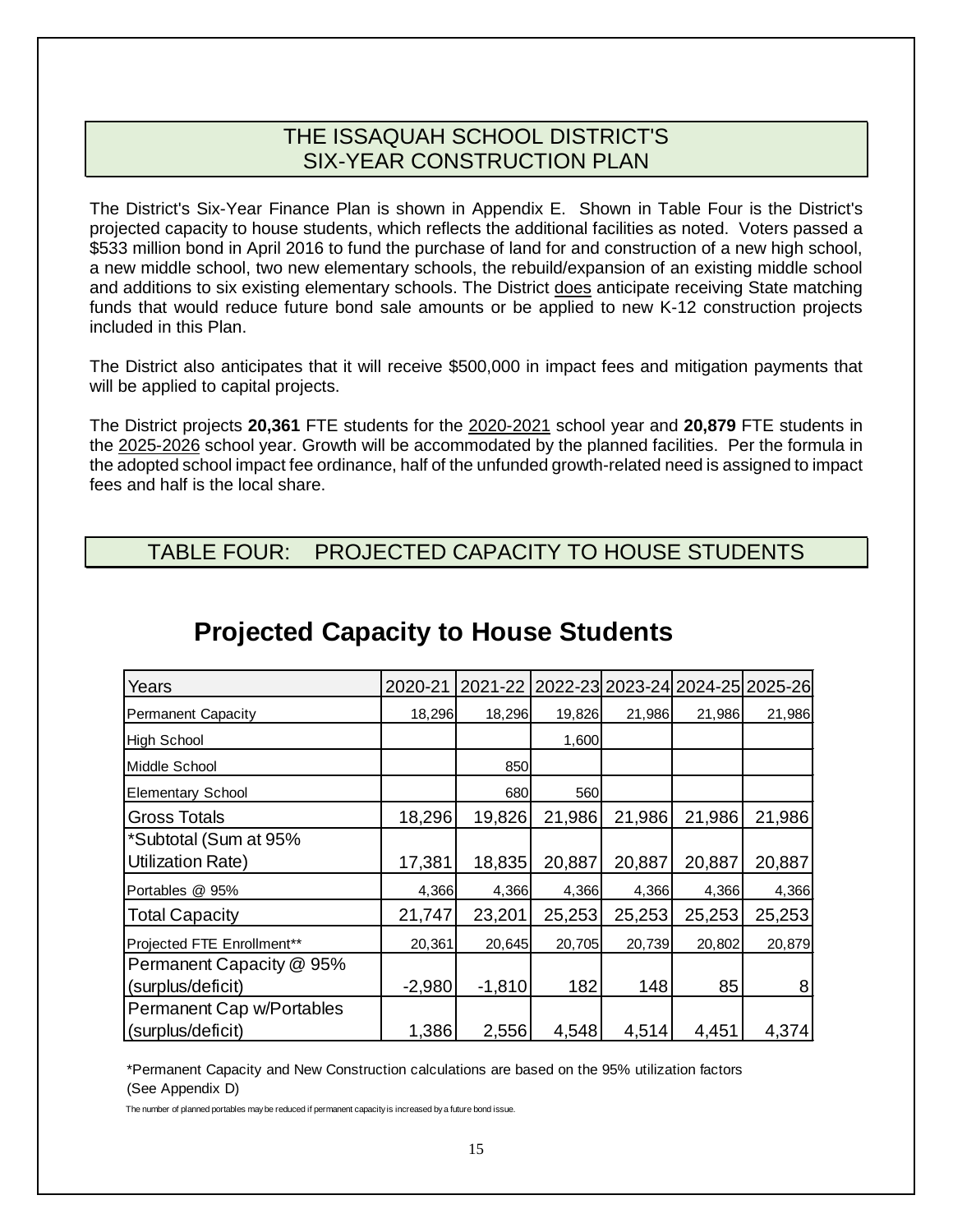## SCHOOL IMPACT FEE CALCULATIONS

#### **SCHOOL IMPACT FEE CALCULATIONS**

<span id="page-15-0"></span>

| <b>DISTRICT</b> | Issaguah SD #411 |
|-----------------|------------------|
| YEAR            | 2020             |

#### **School Site Acquisition Cost:**

((Acres x Cost per Acre)/Facility Capacity) x Student Generation Factor

|                                  |                                       |                                                                              |                 | Student                                                                                         | Student      |             |             |
|----------------------------------|---------------------------------------|------------------------------------------------------------------------------|-----------------|-------------------------------------------------------------------------------------------------|--------------|-------------|-------------|
|                                  | Facility                              | Cost/                                                                        | Facility        | Factor                                                                                          | Factor       | Cost/       | Cost/       |
|                                  | Acreage                               | Acre                                                                         | Capacity        | <b>SFR</b>                                                                                      | <b>MFR</b>   | <b>SFR</b>  | <b>MFR</b>  |
| Elementary                       | 7.00                                  | \$0                                                                          | 560             | 0.394                                                                                           | 0.226        | \$0         | \$0         |
| Middle/Jr High                   | 10.00                                 | \$0                                                                          | 850             | 0.189                                                                                           | 0.107        | \$0         | \$0         |
| High                             | 30.00                                 | \$0                                                                          | 1,600           | 0.185                                                                                           | 0.128        | \$0         | \$0         |
|                                  |                                       |                                                                              |                 |                                                                                                 | <b>TOTAL</b> | \$0         | \$0         |
| <b>School Construction Cost:</b> |                                       |                                                                              |                 |                                                                                                 |              |             |             |
|                                  |                                       |                                                                              |                 | ((Facility Cost/Facility Capacity) x Student Generation Factor) x (Permanent/Total Sq Ft)       |              |             |             |
|                                  |                                       |                                                                              |                 | Student                                                                                         | Student      |             |             |
|                                  | %Perm/                                | Facility                                                                     | Facility        | Factor                                                                                          | Factor       | Cost/       | Cost/       |
|                                  | Total Sq.Ft.                          | Cost                                                                         | Capacity        | <b>SFR</b>                                                                                      | <b>MFR</b>   | <b>SFR</b>  | <b>MFR</b>  |
| Elementary                       | 92.37%                                | \$36,000,000                                                                 | 560             | 0.394                                                                                           | 0.226        | \$23,418    | \$13,416    |
| Middle/Jr High                   | 92.37%                                | \$67,000,000                                                                 | 850             | 0.189                                                                                           | 0.107        | \$13,754    | \$7,820     |
| High                             | 92.37%                                | \$120,000,000                                                                | 1,600           | 0.185                                                                                           | 0.128        | \$12,799    | \$8,852     |
|                                  |                                       |                                                                              |                 |                                                                                                 | <b>TOTAL</b> | \$49,971    | \$30,088    |
| <b>Temporary Facility Cost:</b>  |                                       |                                                                              |                 |                                                                                                 |              |             |             |
|                                  |                                       |                                                                              |                 | ((Facility Cost/Facility Capacity) x Student Generation Factor) x (Temporary/Total Square Feet) |              |             |             |
|                                  |                                       |                                                                              |                 | Student                                                                                         | Student      |             |             |
|                                  | %Temp/                                | Facility                                                                     | Facility        | Factor                                                                                          | Factor       | Cost/       | Cost/       |
|                                  | Total Sq.Ft.                          | Cost                                                                         | Size            | <b>SFR</b>                                                                                      | <b>MFR</b>   | <b>SFR</b>  | <b>MFR</b>  |
| Elementary                       | 7.63%                                 | \$250,000                                                                    | 80              | 0.394                                                                                           | 0.226        | \$94        | \$54        |
| Middle/Jr High                   | 7.63%                                 | \$250,000                                                                    | 56              | 0.189                                                                                           | 0.107        | \$64        | \$37        |
| High                             | 7.63%                                 | \$250,000                                                                    | 224             | 0.185                                                                                           | 0.128        | \$16        | \$11        |
|                                  |                                       |                                                                              |                 |                                                                                                 | <b>TOTAL</b> | \$174       | \$101       |
| <b>State Matching Credit:</b>    |                                       |                                                                              |                 |                                                                                                 |              |             |             |
|                                  |                                       | Area Cost Allowance x SPI Square Footage x District Match % x Student Factor |                 |                                                                                                 |              |             |             |
|                                  |                                       |                                                                              |                 | Student                                                                                         | Student      |             |             |
|                                  | <b>Current Area</b>                   | <b>SPI</b>                                                                   | <b>District</b> | Factor                                                                                          | Factor       | Cost/       | Cost/       |
|                                  | <b>Cost Allowance</b>                 | Footage                                                                      | Match %         | <b>SFR</b>                                                                                      | <b>MFR</b>   | <b>SFR</b>  | <b>MFR</b>  |
| Elementary                       | \$238.22                              | 90                                                                           | 0.00%           | 0.394                                                                                           | 0.226        | \$0         | \$0         |
| Middle/Jr High                   | \$238.22                              | 108                                                                          | 0.00%           | 0.189                                                                                           | 0.107        | \$0         | \$0         |
| High School                      | \$238.22                              | 130                                                                          | 0.00%           | 0.185                                                                                           | 0.128        | \$0         | \$0         |
|                                  |                                       |                                                                              |                 |                                                                                                 | <b>TOTAL</b> | \$0         | \$0         |
|                                  |                                       |                                                                              |                 |                                                                                                 |              |             |             |
| <b>Tax Payment Credit:</b>       |                                       |                                                                              |                 |                                                                                                 |              | <b>SFR</b>  | <b>MFR</b>  |
| Average Assessed Value           |                                       |                                                                              |                 |                                                                                                 |              | \$898,063   | \$399,485   |
| Capital Bond Interest Rate       |                                       |                                                                              |                 |                                                                                                 |              | 2.44%       | 2.44%       |
|                                  | Net Present Value of Average Dwelling |                                                                              |                 |                                                                                                 |              | \$7,884,330 | \$3,507,181 |
| Years Amortized                  |                                       |                                                                              |                 |                                                                                                 |              | 10          | 10          |
| Property Tax Levy Rate           |                                       |                                                                              |                 |                                                                                                 |              | \$1.74      | \$1.74      |
|                                  |                                       | Present Value of Revenue Stream                                              |                 |                                                                                                 |              | \$13,719    | \$6,102     |
|                                  | Fee Summary:                          |                                                                              |                 | Single                                                                                          | Multi-       |             |             |
|                                  |                                       |                                                                              |                 | Family                                                                                          | Family       |             |             |
|                                  | <b>Site Acquistion Costs</b>          |                                                                              |                 | \$0.00                                                                                          | \$0.00       |             |             |
|                                  | <b>Permanent Facility Cost</b>        |                                                                              |                 | \$49,970.69                                                                                     | \$30,088.03  |             |             |
|                                  | <b>Temporary Facility Cost</b>        |                                                                              |                 | \$174.11                                                                                        | \$101.34     |             |             |
|                                  | <b>State Match Credit</b>             |                                                                              |                 | \$0.00                                                                                          | \$0.00       |             |             |
|                                  | <b>Tax Payment Credit</b>             |                                                                              |                 | (\$13,718.73)                                                                                   | (\$6,102.49) |             |             |
|                                  |                                       |                                                                              |                 |                                                                                                 |              |             |             |
|                                  | FEE (AS CALCULATED)                   |                                                                              |                 | \$36,426.06                                                                                     | \$24,086.87  |             |             |
|                                  | Local Share                           |                                                                              |                 | \$18,213.03                                                                                     | \$12,043.43  |             |             |
|                                  | <b>FINAL FEE</b>                      |                                                                              |                 | \$18,213                                                                                        | \$12,043     |             |             |

Each city or county sets and adopts the amount of the school impact fee.

For the applicable fee schedule, please consult with the permitting jurisdiction for the development project.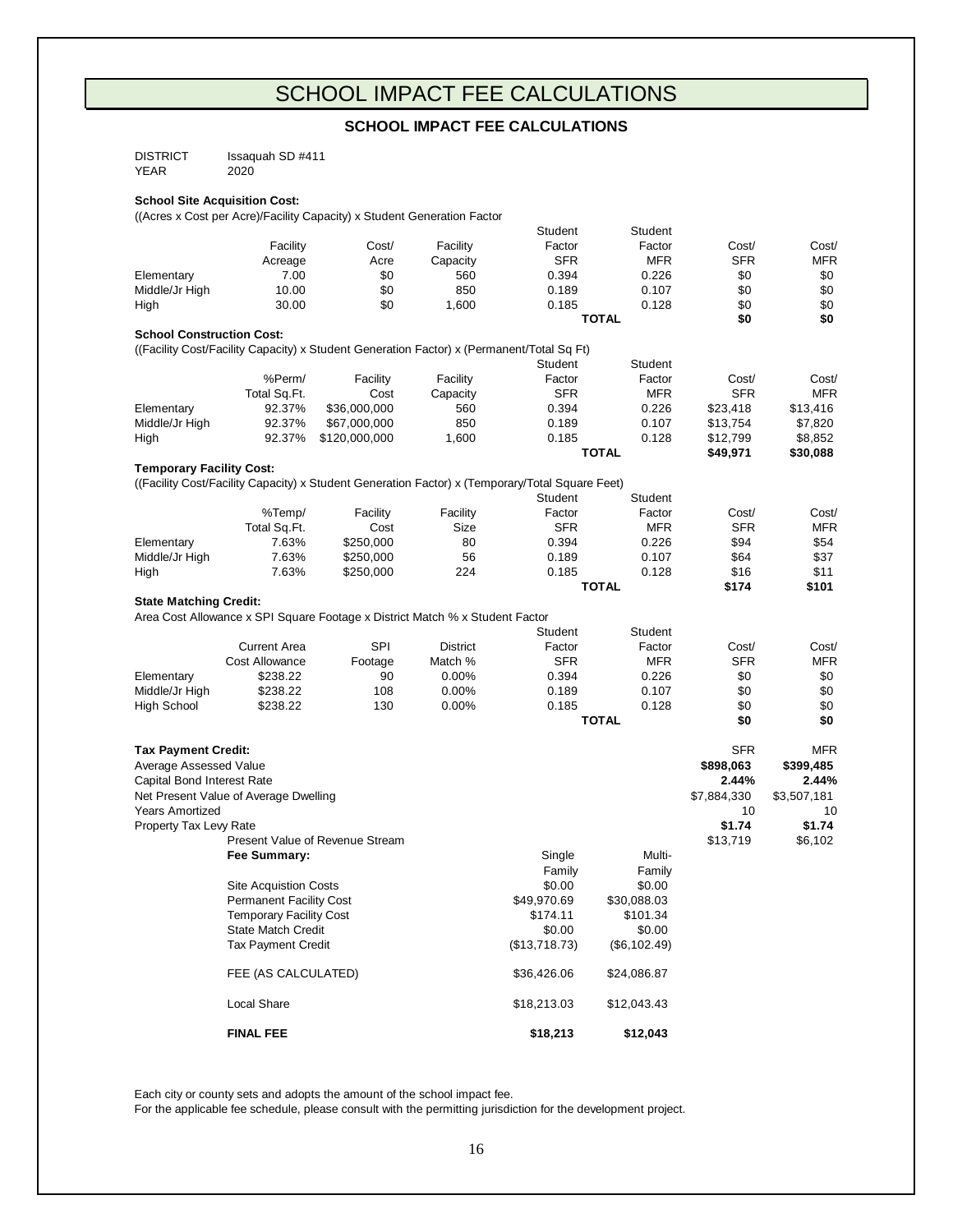## <span id="page-16-0"></span>BASIS FOR DATA USED IN SCHOOL IMPACT FEE CALCULATIONS

#### **SCHOOL SITE ACQUISITION COST:**

• The District previously purchased sites for the new elementary schools, middle school and high school.

#### **SCHOOL CONSTRUCTION COST:**

- Elementary  $$36,000,000$  is the estimated construction cost of the project providing additional elementary capacity
- Middle School  $$67,000,000$  is the estimated construction cost of the project providing additional middle school capacity
- High School  $$120,000,000$  is the estimated construction cost of the project providing additional high school capacity

#### **PERCENTAGE OF PERMANENT AND TEMPORARY SQUARE FOOTAGE TO TOTAL SQUARE FOOTAGE:**

| <b>Total Square Footage</b>     | 2,712,697 |
|---------------------------------|-----------|
| Permanent Square Footage (OSPI) | 2,518,228 |
| <b>Temporary Square Footage</b> | 194,469   |

#### **STATE MATCH CREDIT:**

<span id="page-16-1"></span>

| Current Area Cost Allowance | \$238.22 |
|-----------------------------|----------|
| Percentage of State Match   | 38.99%   |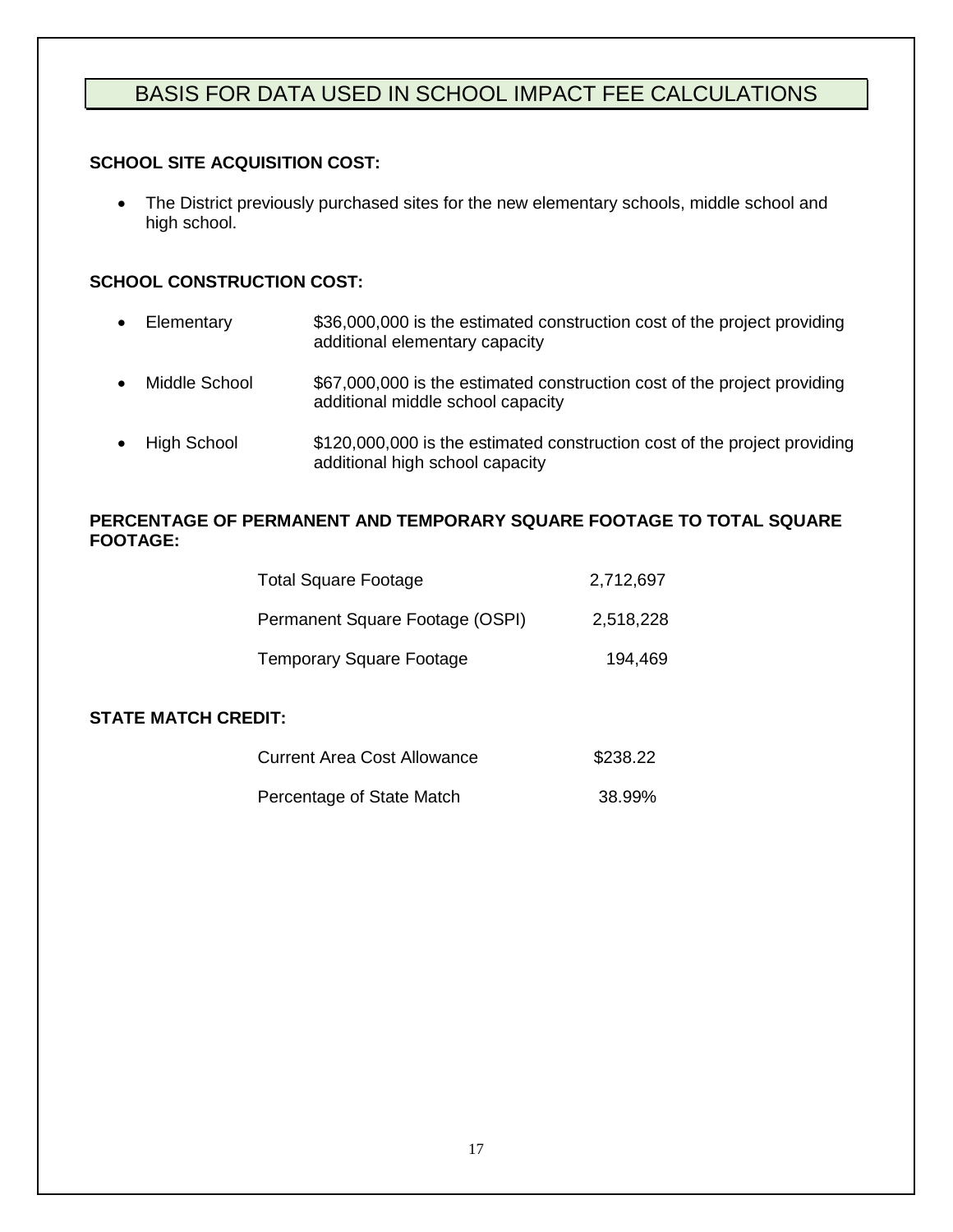## APPENDIX A

## **2019-20 ELEMENTARY SCHOOL CAPACITIES**

| ELEMENTARY SCHOOLS     | $\delta^{\!\!\!k}$<br>₩ | F STANDARD CLASSROOMS+<br>ROOM CAPACITY (20)* | $*$ OF         | ESPECIAL ED ROOMS<br>SPECIAL, | LED RODIN CAPACITY (12) | <b>PERMANENT CAPACITY</b> | PERMANENT CAPACITY AT 95% | * OF ENSTWO PORTABLE CLASSROOM | <b>CAPACYTY</b> ROIN<br>CURRENT SCHOOL C | LCAPACITY @ 100%<br>CURRENT SCHOOL | CAPACITY @95%  | EUTURE PORTABLE CLASSROOMS | ADDTLADATABLE CAPACITY (20)<br>WA-WINDINSCHOOL L | CAPACITY       | INANNIN#OFPORTABLECLASSROOM | t. 2020 Headco <sub>Unt</sub> | <b>PERMANENT CAP OVERAGE OR</b> | WITH EXISTING PORTABLES OVERAGE |
|------------------------|-------------------------|-----------------------------------------------|----------------|-------------------------------|-------------------------|---------------------------|---------------------------|--------------------------------|------------------------------------------|------------------------------------|----------------|----------------------------|--------------------------------------------------|----------------|-----------------------------|-------------------------------|---------------------------------|---------------------------------|
| <b>APOLLO</b>          | 28                      | 560                                           | 3              | 36                            | 596                     | 566                       | 7                         | 140                            | 736                                      | 699                                | 0              | $\overline{0}$             | 736                                              | $\overline{7}$ | 622                         | $-56$                         | 77                              |                                 |
| <b>BRIARWOOD</b>       | 27                      | 540                                           | $\overline{2}$ | 24                            | 564                     | 536                       | 11                        | 220                            | 784                                      | 745                                | $\Omega$       | $\overline{0}$             | 784                                              | 11             | 683                         | $-147$                        | 62                              |                                 |
| <b>CASCADE RIDGE</b>   | 21                      | 420                                           | 5 <sub>l</sub> | 60                            | 480                     | 456                       | 8                         | 160                            | 640                                      | 608                                | $\overline{0}$ | $\overline{0}$             | 640                                              | 8              | 488                         | $-32$                         | 120                             |                                 |
| <b>CHALLENGER</b>      | 22                      | 440                                           | 4              | 48                            | 488                     | 464                       | 14                        | 280                            | 768                                      | 730                                | $\Omega$       | $\overline{0}$             | 768                                              | 14             | 521                         | $-57$                         | 209                             |                                 |
| <b>CLARK</b>           | 29                      | 580                                           | 5 <sup>1</sup> | 60                            | 640                     | 608                       | 10                        | 200                            | 840                                      | 798                                | $\overline{0}$ | $\overline{0}$             | 840                                              | 10             | 792                         | $-184$                        | 6                               |                                 |
| <b>COUGAR RIDGE</b>    | 26                      | 520                                           | 4              | 48                            | 568                     | 540                       | 8                         | 160                            | 728                                      | 692                                | 0              | $\overline{0}$             | 728                                              | 8              | 574                         | $-34$                         | 118                             |                                 |
| <b>CREEKSIDE</b>       | 27                      | 540                                           | 4              | 48                            | 588                     | 559                       | 10                        | 200                            | 788                                      | 749                                | $\mathbf 0$    | $\overline{0}$             | 788                                              | 10             | 721                         | $-162$                        | 28                              |                                 |
| <b>DISCOVERY</b>       | 27                      | 540                                           |                | 48                            | 588                     | 559                       | 8                         | 160                            | 748                                      | 711                                | $\Omega$       | $\mathbf 0$                | 748                                              | 8              | 632                         | $-73$                         | 79                              |                                 |
| <b>ENDEAVOUR</b>       | 28                      | 560                                           | 3              | 36                            | 596                     | 566                       | 12                        | 240                            | 836                                      | 794                                | <sup>0</sup>   | $\mathbf 0$                | 836                                              | 12             | 552                         | 14                            | 242                             |                                 |
| <b>GRAND RIDGE</b>     | 25                      | 500                                           | 4              | 48                            | 548                     | 521                       | 12                        | 240                            | 788                                      | 749                                | $\overline{0}$ | $\mathbf 0$                | 788                                              | 12             | 670                         | $-149$                        | 79                              |                                 |
| <b>ISSAQUAH VALLEY</b> | 31                      | 620                                           | 2              | 24                            | 644                     | 612                       | 10                        | 200                            | 844                                      | 802                                | 0              | $\mathbf 0$                | 844                                              | 10             | 644                         | $-32$                         | 158                             |                                 |
| MAPLE HILLS            | 20                      | 400                                           | 4              | 48                            | 448                     | 426                       | 4                         | 80                             | 528                                      | 502                                | $\overline{0}$ | $\mathbf 0$                | 528                                              | $\overline{4}$ | 417                         | 9 <sub>l</sub>                | 85                              |                                 |
| NEWCASTLE              | 27                      | 540                                           | $\overline{4}$ | 48                            | 588                     | 559                       | 8                         | 160                            | 748                                      | 711                                | $\overline{0}$ | $\mathbf 0$                | 748                                              | 8              | 620                         | -61                           | 91                              |                                 |
| <b>SUNNY HILLS</b>     | 30                      | 600                                           | 3 <sup>1</sup> | 36                            | 636                     | 604                       | 12                        | 240                            | 876                                      | 832                                | $\overline{0}$ | $\overline{0}$             | 876                                              | 12             | 816                         | $-212$                        | 16                              |                                 |
| SUNSET                 | 31                      | 620                                           | $\overline{7}$ | 84                            | 704                     | 669                       | 4                         | 80                             | 784                                      | 745                                | $\Omega$       | $\mathbf 0$                | 784                                              |                | 597                         | 71                            | 147                             |                                 |
| <b>TOTAL</b>           | 399                     | 7980                                          | 58             | 696                           | 8676                    | 8242                      | 138                       | 2760                           | 11436                                    | 10864                              | $\Omega$       | $\overline{0}$             | 11436                                            | 138            | 9349                        | $-1107$                       | 1515                            |                                 |

\*Minus excluded spaces for special program needs

\*\*Average of staffing ratios 1:20 K-2, 1:23 3-5 \*\*\*Permanent Capacity x 95% (utilization factor) Minus Headcount Enrollment

\*\*\*\*Maximum Capacity x 95% (utilization factor) Minus Headcount Enrollment<br>Permanent capacity reflects the building's level of service design capacity.

The maximum capacity includes the permanent capacity plus the maximum number of classrooms served in portables.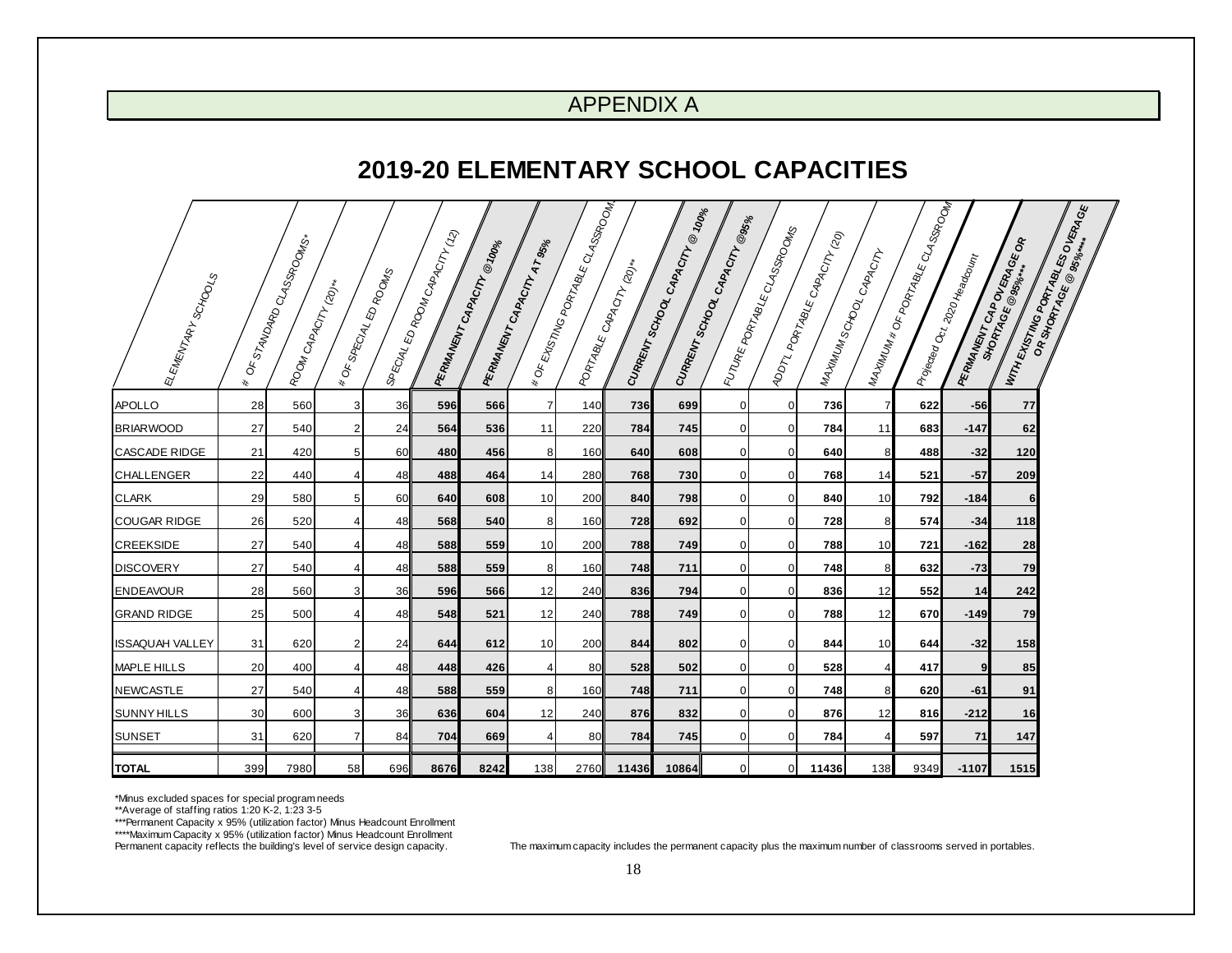## APPENDIX B

## **2019-2020 MIDDLE SCHOOL CAPACITIES**

<span id="page-18-0"></span>

| Mapole Scribodes                 |     | I ROK STAVON BOCASSADO NAS- | Room <sub>CAROC</sub> IVE<br>*OF SPECIAL | ED ROOMS | I secret ED Room (CAPA CITY) | <b>READAMENT CAPACITY</b> | ® zoole<br><b>REPARATION CAPACITYLE @ 95%</b> | I FOR BRIDGE BOARD RECTASSING | I Roman Recall Adoption | Cumerical Street Reader |          | CARACITY BASE<br>Interpretational Management | CAPACITLES<br>I 40 ON T ABLE L | WANTING SCROCK | Mantanak OR PORTUGAL CASSROOMS | I Riverga Cr. 200 Hagen May | REAMANT CAR OVERAGE OF | OVERAGE<br>OR SKORTSTORE REGISTER<br><b>Improper Contractor</b> |
|----------------------------------|-----|-----------------------------|------------------------------------------|----------|------------------------------|---------------------------|-----------------------------------------------|-------------------------------|-------------------------|-------------------------|----------|----------------------------------------------|--------------------------------|----------------|--------------------------------|-----------------------------|------------------------|-----------------------------------------------------------------|
|                                  |     |                             |                                          |          |                              |                           |                                               |                               |                         |                         |          |                                              |                                |                |                                |                             |                        |                                                                 |
| <b>BEAVER LAKE</b>               | 29  | 754                         | 3                                        | 36       | 790                          | 751                       | 10                                            | 260                           | 1050                    | 998                     |          | $\overline{0}$                               | 1050                           | 10             | 871                            | $-121$                      | 127                    |                                                                 |
| <b>ISSAQUAH</b><br><b>MIDDLE</b> | 31  | 806                         | 7                                        | 84       | 890                          | 846                       | 8                                             | 208                           | 1098                    | 1043                    |          | $\overline{0}$                               | 1098                           | 8              | 1019                           | $-174$                      | 24                     |                                                                 |
| <b>MAYWOOD</b>                   | 39  | 1014                        | 5                                        | 60       | 1074                         | 1020                      | $6 \mid$                                      | 156                           | 1230                    | 1169                    | $\Omega$ | $\overline{0}$                               | 1230                           | 6              | 1239                           | $-219$                      | $-71$                  |                                                                 |
| <b>PACIFIC</b><br><b>CASCADE</b> | 28  | 728                         | $\overline{ }$                           | 84       | 812                          | 771                       | 8                                             | 208                           | 1020                    | 969                     | U        | $\Omega$                                     | 1020                           | 8              | 1085                           | $-314$                      | $-116$                 |                                                                 |
| <b>PINE LAKE</b>                 | 33  | 858                         | 6                                        | 72       | 930                          | 884                       | $\overline{2}$                                | 52                            | 982                     | 933                     |          | $\overline{0}$                               | 982                            | $\overline{2}$ | 1001                           | $-118$                      | $-68$                  |                                                                 |
| <b>TOTAL</b>                     | 160 | 4160                        | 28                                       | 336      | 4496                         | 4271                      | 34                                            | 884                           | 5380                    | 5111                    |          | $\overline{0}$                               | 5380                           | 34             | 5215                           | $-944$                      | $-104$                 |                                                                 |

\*Minus excluded spaces for special program needs

\*\*Permanent Capacity x 95% (utilization factor) Minus Headcount Enrollment

\*\*\*Maximum Capacity x 95% (utilization factor) Minus Headcount Enrollment

Permanent capacity reflects the building's level of service design capacity.

The maximum capacity includes the permanent capacity plus the maximum number of classrooms served in portables.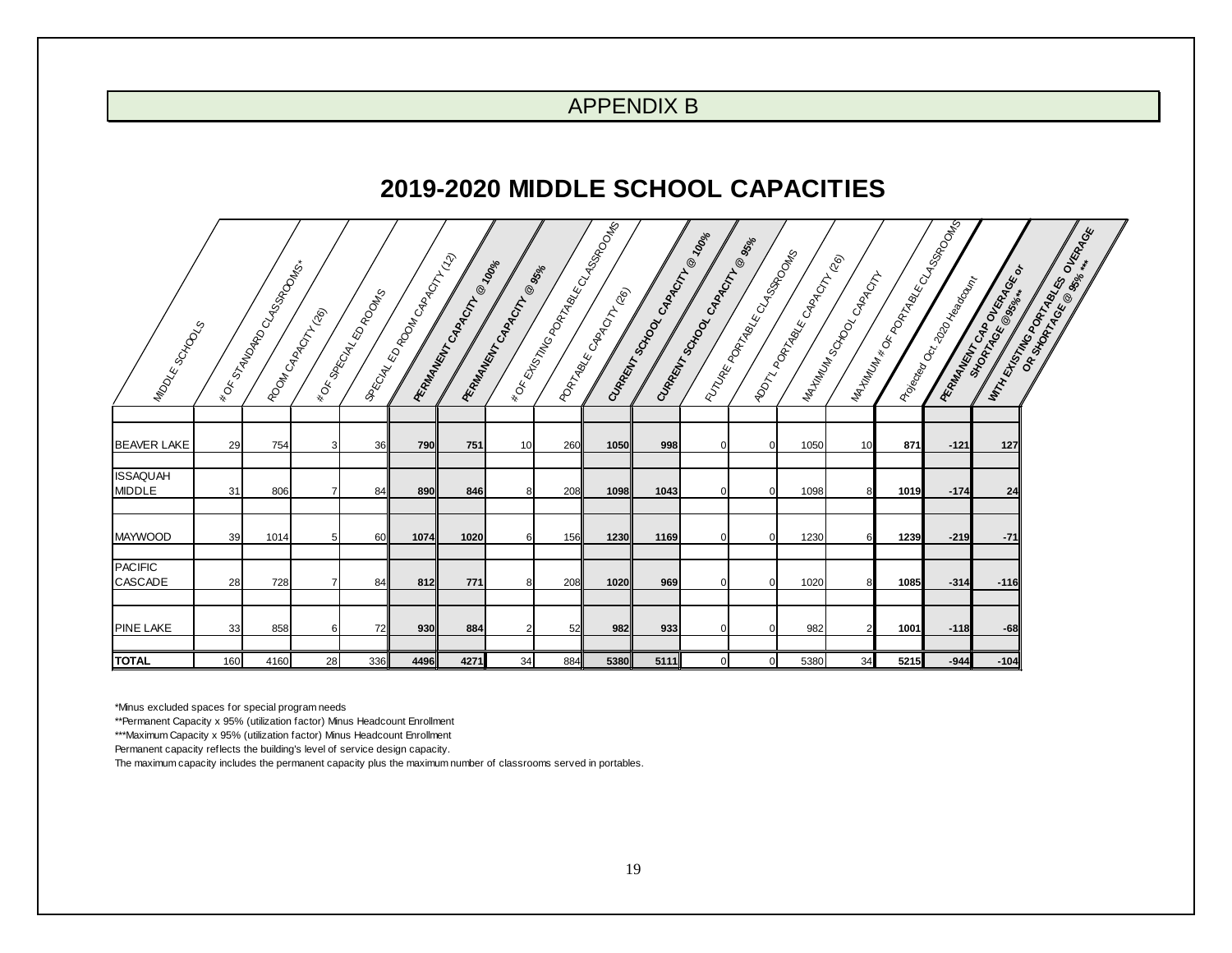## APPENDIX C

## **2019-2020 HIGH SCHOOL CAPACITIES**

<span id="page-19-0"></span>

| I Hrox <sub>SoxOQS</sub>        |     | I ROK CLASSRO DROK | Room <sub>Coppo</sub> | I ROK GAL KD ROOMS<br>SAECHY, | L ROOM CARAGILLA | People Marketing Road Road | PRIMATIVE CASA COLLEGE BASIL | I ROKENTAGRAPHARE CLASSROOMS | Popraecontrol Mary | Cumperintende Capacity Ridge<br>CURRENT SCHOOL | CARACITY @ 95% | I cryster damage of damage | Alayne Manuscripton | I Manufacture CAPACITY | Martinal Marchaster CrassRooms | <b>Lables</b> | Peak Cape Or Strong Basis | <b>WITH CHANGE OF THE BOOM REPAIR</b> |
|---------------------------------|-----|--------------------|-----------------------|-------------------------------|------------------|----------------------------|------------------------------|------------------------------|--------------------|------------------------------------------------|----------------|----------------------------|---------------------|------------------------|--------------------------------|---------------|---------------------------|---------------------------------------|
|                                 |     |                    |                       |                               |                  |                            |                              |                              |                    |                                                |                |                            |                     |                        |                                |               |                           |                                       |
| <b>ISSAQUAH HIGH</b>            | 73  | 2044               |                       | 48                            | 2092             | 1987                       | 10 <sup>1</sup>              | 280                          | 2372               | 2253                                           | $\Omega$       | $\overline{0}$             | 2372                | 10 <sup>1</sup>        | 2202                           | $-215$        | 51                        |                                       |
|                                 |     |                    |                       |                               |                  |                            |                              |                              |                    |                                                |                |                            |                     |                        |                                |               |                           |                                       |
| LIBERTY HIGH                    | 39  | 1092               | 5                     | 60                            | 1152             | 1094                       | 8                            | 224                          | 1376               | 1307                                           | $\Omega$       | $\overline{0}$             | 1376                | 8                      | 1392                           | $-298$        | $-85$                     |                                       |
|                                 |     |                    |                       |                               |                  |                            |                              |                              |                    |                                                |                |                            |                     |                        |                                |               |                           |                                       |
| <b>GIBSON EK</b><br><b>HIGH</b> | 9   | 252                | 0                     | $\overline{0}$                | 252              | 239                        | $\overline{0}$               |                              | 252                | 239                                            | $\Omega$       | $\mathbf 0$                | 252                 | $\overline{0}$         | 194                            | 45            | 45                        |                                       |
|                                 |     |                    |                       |                               |                  |                            |                              |                              |                    |                                                |                |                            |                     |                        |                                |               |                           |                                       |
|                                 |     |                    |                       |                               |                  |                            | 16 <sup>1</sup>              |                              |                    | 1972                                           |                |                            |                     |                        |                                |               |                           |                                       |
| <b>SKYLINE HIGH</b>             | 56  | 1568               | 5 <sub>5</sub>        | 60                            | 1628             | 1547                       |                              | 448                          | 2076               |                                                | $\Omega$       | $\overline{0}$             | 2076                | 16                     | 2008                           | $-462$        | $-36$                     |                                       |
| <b>TOTAL</b>                    | 177 | 4956               | 14                    | 168                           | 5124             | 4868                       | 34                           | 952                          | 6076               | 5772                                           | $\Omega$       | $\overline{0}$             | 6076                | 34                     | 5796                           | $-929$        | $-24$                     |                                       |

\*Minus excluded spaces for special program needs \*\* Headcount Enrollment Compared to Permanent Capacity x 95% (utilization factor) \*\*\* Headcount Enrollment Compared to Maximum Capacity x 95% (utilization factor)

Permanent capacity reflects the building's level of service design capacity.

The maximum capacity includes the permanent capacity plus the maximum number of classrooms served in portables.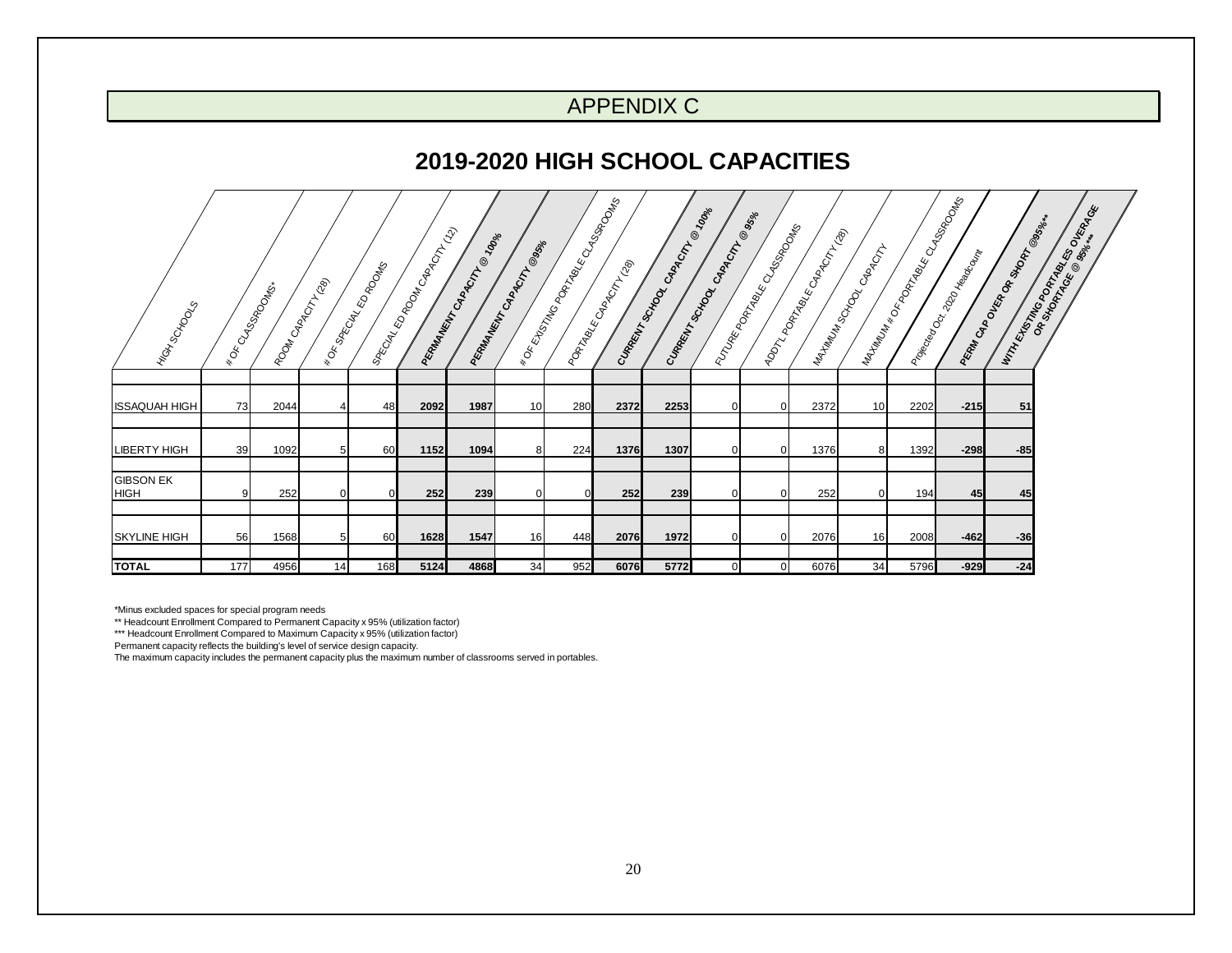

<span id="page-20-1"></span><span id="page-20-0"></span>\*Permanent Capacity is the total Permanent Capacity from Appendix A + Total Capacity from Appendix B + Total Capacity from Appendix C